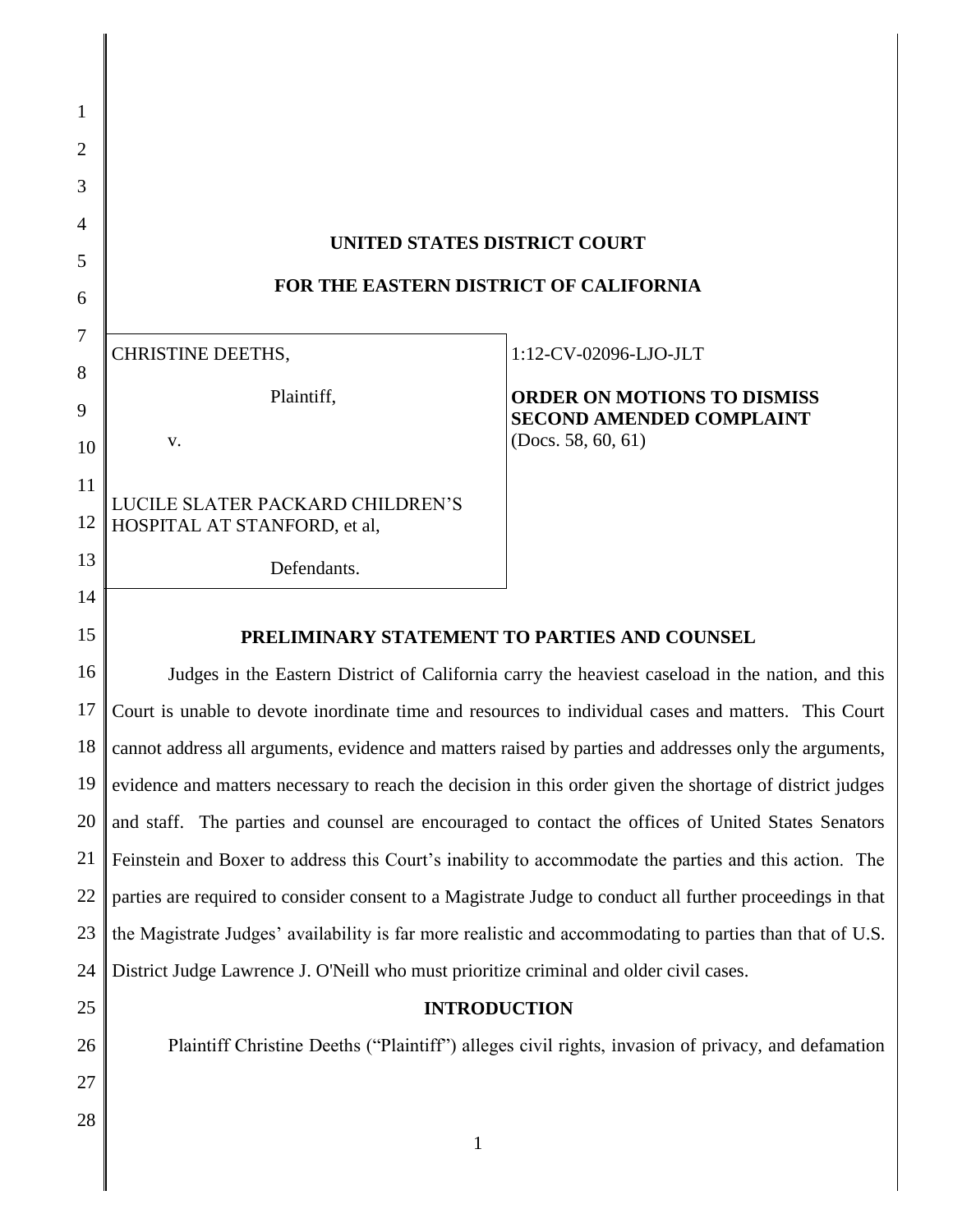claims against various Defendants<sup>1</sup> for their alleged involvement in the removal of her adopted children from her home and the initiation of dependency proceedings. Pending before the Court are motions to dismiss by Defendant John Stirling, Jr. ("Dr. Stirling"), Defendant the County of Santa Clara's ("County"), Defendant Cedars-Sinai Medical Center ("Cedars-Sinai"), Defendant Christopher Harris ("Dr. Harris"), and Defendant Lucile Packard Children's Hospital at Stanford ("Stanford"), (collectively, "Defendants"). These Defendants move the Court to dismiss the claims alleged against them in Plaintiff's Second Amended Complaint. For the reasons discussed below, this Court GRANTS without leave to amend Dr. Stirling and the County's motion to dismiss and GRANTS with leave to amend Dr. Harris and Cedars-Sinai's motion to dismiss and Stanford's motion to dismiss.

# 10

11

12

13

1

2

3

4

5

6

7

8

9

#### **BACKGROUND**

**A. Facts<sup>2</sup>**

In May 2006, Plaintiff, a medical doctor, adopted R.D. shortly after her birth, when R.D. was 10 hours old. At birth, R.D. tested positive for methamphetamine and marijuana intoxication.

14

## **1. R.D.'s Medical History**

15 16 17 18 19 20 21 22 23 24 From birth, R.D. required specialized medical care. Throughout her life, she exhibited symptoms such as vomiting, poor weight gain, violent coughing, chronic congestion, respiratory problems, and hives. In December 2007, a pediatric gastroenterology specialist determined that R.D. exhibited symptoms of cystic fibrosis and began a course of treatment common for children with the disease. Despite the treatment, R.D. continued to have medical problems and was hospitalized at several facilities for various ailments. By late November 2010, R.D. was diagnosed with failure to thrive, cystic fibrosis, and constipation. She also received a presumptive diagnosis of celiac disease which required her to avoid gluten products. In addition, R.D. received treatment for lymphocytic colitis although she was not formally diagnosed with the disease until approximately December 29, 2010.

25 26

 $\overline{a}$ 

## **2. Events Giving Rise to the Lawsuit**

28  $2$  The background facts are derived from the complaint.

<sup>27</sup> <sup>1</sup> Plaintiff brought this action against the County of Santa Clara; Lucile Salter Packard Children's Hospital at Stanford; John Stirling, Jr.; Christopher Harris; Cedars-Sinai Medical Center; Anthony Thomas; Bakersfield Memorial Hospital; Legacy Behavioral Services, Inc.; Tara Cruz; Eddie Cruz; and Does 1 through 50.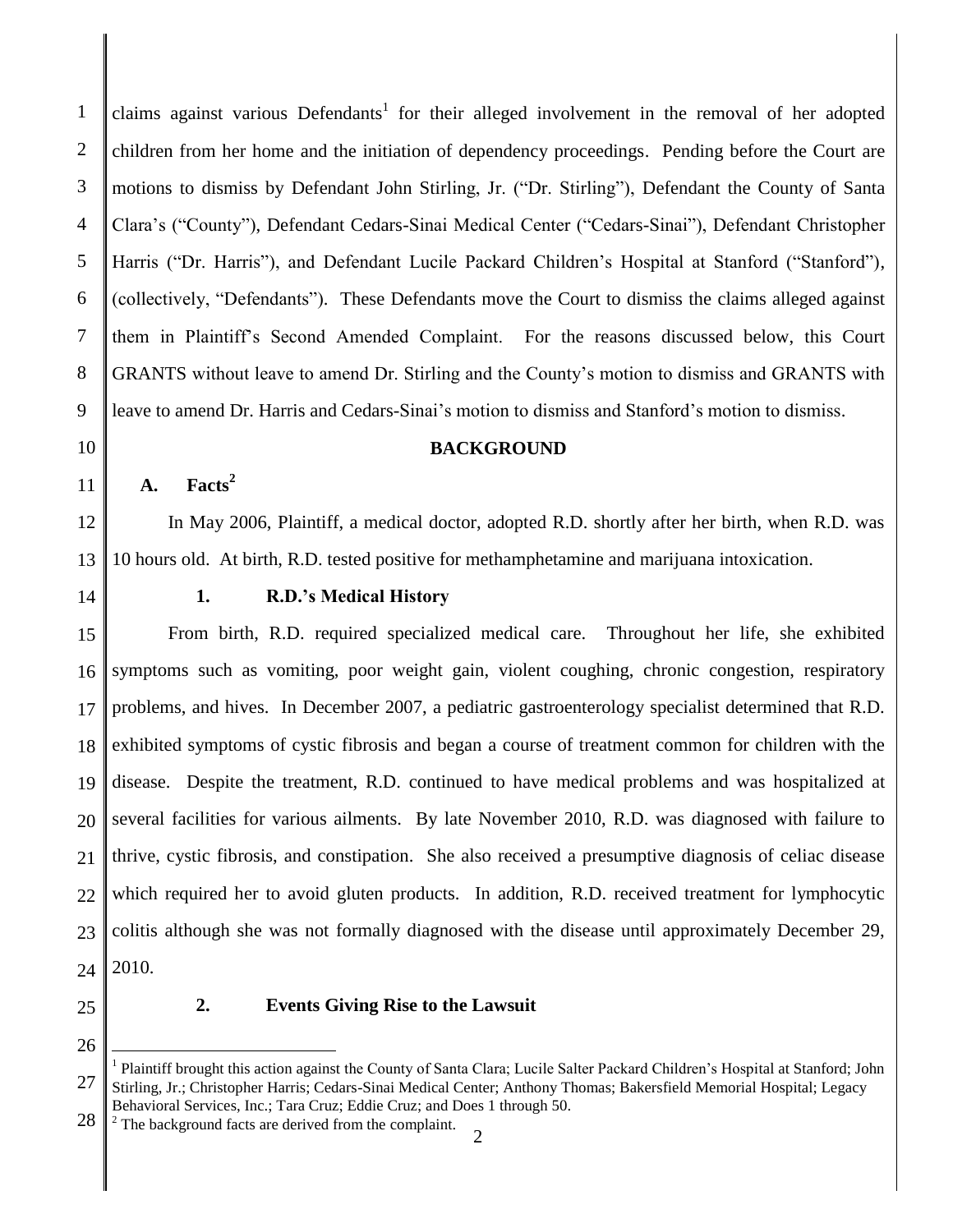1

#### **a. Transfer to and Treatment at Stanford**

2 3 4 5 6 7 8 9 10 11 In January 2011, R.D. was treated at Bakersfield Memorial Hospital for approximately two weeks. Shortly after R.D. was admitted at Bakersfield, medical professionals at Bakersfield contacted Dr. Harris at Cedars-Sinai, where R.D. had been treated previously. Plaintiff alleges that Dr. Harris falsely suggested that R.D. never had been diagnosed with cystic fibrosis and that Plaintiff possibly was subjecting R.D. to unnecessary medical treatment. Plaintiff further alleges that Dr. Thomas and/or other Bakersfield Memorial staff contacted Dr. Stirling at Stanford and falsely told him that Plaintiff was suffering from Munchausen's Syndrome by Proxy ("MSBP"), a disorder where a parent purportedly induces real or apparent symptoms of a disease in a child. Plaintiff was not informed that the main purpose of the transfer to Stanford was for Dr. Stirling, an expert in MSBP and a County employee, to investigate Plaintiff.

12 13 14 15 After R.D. was admitted at Stanford, Plaintiff was informed that a child abuse investigation had commenced. Shortly thereafter, Dr. Stirling introduced himself to Plaintiff as a child abuse specialist and informed her that Bakersfield Memorial had filed a child abuse report against her and that Kern County Child Protective Services had become involved.

16

### **b. SCAN Team Meeting**

17 18 19 20 21 22 On January 20, 2011, a Suspected Child Abuse and Neglect ("SCAN") Team meeting was held and included R.D.'s primary care doctor and various Stanford medical staff. Plaintiff alleges that Dr. Stirling called the meeting in order to build a coalition of medical professionals willing to go along with his plan to falsely accuse her of suffering from MSBP. Plaintiff further alleges that Dr. Stirling told the medical professionals present that Plaintiff was improperly guiding the course of R.D.'s medical treatment and that there was nothing wrong with R.D.

23 24 25 At the conclusion of the meeting, Plaintiff agreed to follow the medical advice of R.D.'s doctors. Dr. Stirling assured Plaintiff that, as long as she followed all of the doctor's recommendations, Child Protective Services would not take R.D.

26 27 Plaintiff alleges that Dr. Stirling asked a medical social worker at Stanford to contact Kern County CPS regarding R.D. and that Dr. Stirling himself called Kern CPS shortly after the meeting.

28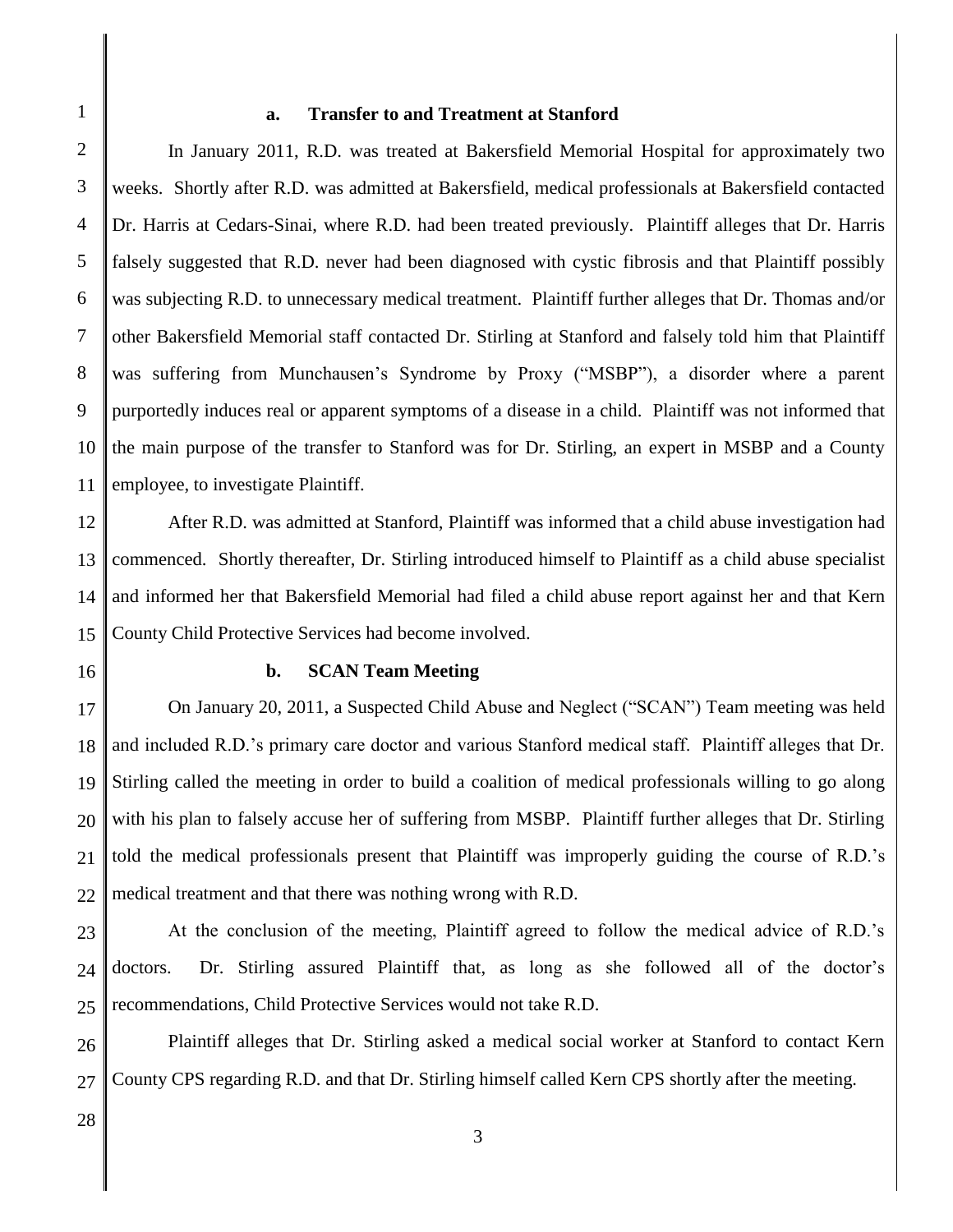1 2 3 4 5 6 7 8 9 10 11 12 13 14 15 16 17 18 19 20 21 22 23 24 25 26 27 28 4 **c. SCAN Report** The following day, Dr. Stirling prepared a report on behalf of the SCAN team that contained numerous misrepresentations. In that report, Dr. Stirling allegedly "concocted numerous lies and misrepresentations and fabrications," including that: 1. The Stanford team conclusively determined that R.D. did not have cystic fibrosis; 2. R.D. should discontinue pancreatic enzymes; 3. The Stanford team determined that R.D. does not have celiac disease; 4. R.D. does not have or meet the criteria for lymphocytic colitis; 5. R.D. did not have encorpesis or constipation; and 6. There was no objective evidence of serious pulmonary symptoms at any time. Plaintiff alleges that Dr. Stirling actively suppressed the true findings of the Stanford team in order to manufacture a MSBP case against her. She further alleges that, in order to conceal these misdeeds, Dr. Stirling instructed Stanford to refrain from releasing to Plaintiff a copy of R.D.'s medical records from Stanford despite her numerous requests and her statutorily guaranteed right of access. **d. Discharge from Stanford** On January 23, 2011, R.D. was discharged from Stanford. Two weeks after discharge, R.D. became sick again and eventually was admitted to San Joaquin Hospital. After her condition stabilized sufficiently for her to be released, Dr. Harris from Cedars-Sinai and the doctors at San Joaquin hospital disagreed as to whether R.D. should be treated with oxygen at home. Plaintiff alleges that, on or around February 17, 2011, a telephone call took place between Dr. Stirling, Dr. Harris, and doctors from San Joaquin Hospital and from Stanford regarding R.D. **e. Contact with Social Worker Email Follow-up** On February 18, 2011, Dr. Stirling contacted a Kern County social worker regarding Plaintiff's case. Plaintiff alleges that Dr. Stirling knowingly made several misrepresentations to the social worker in order to obtain Child Protective Services involvement with the case. Dr. Stirling represented to the social worker that he believed Plaintiff suffered from MSBP and that R.D. should be removed from her care. Specifically, he represented to the social worker that: 1. R.D. merely has asthma;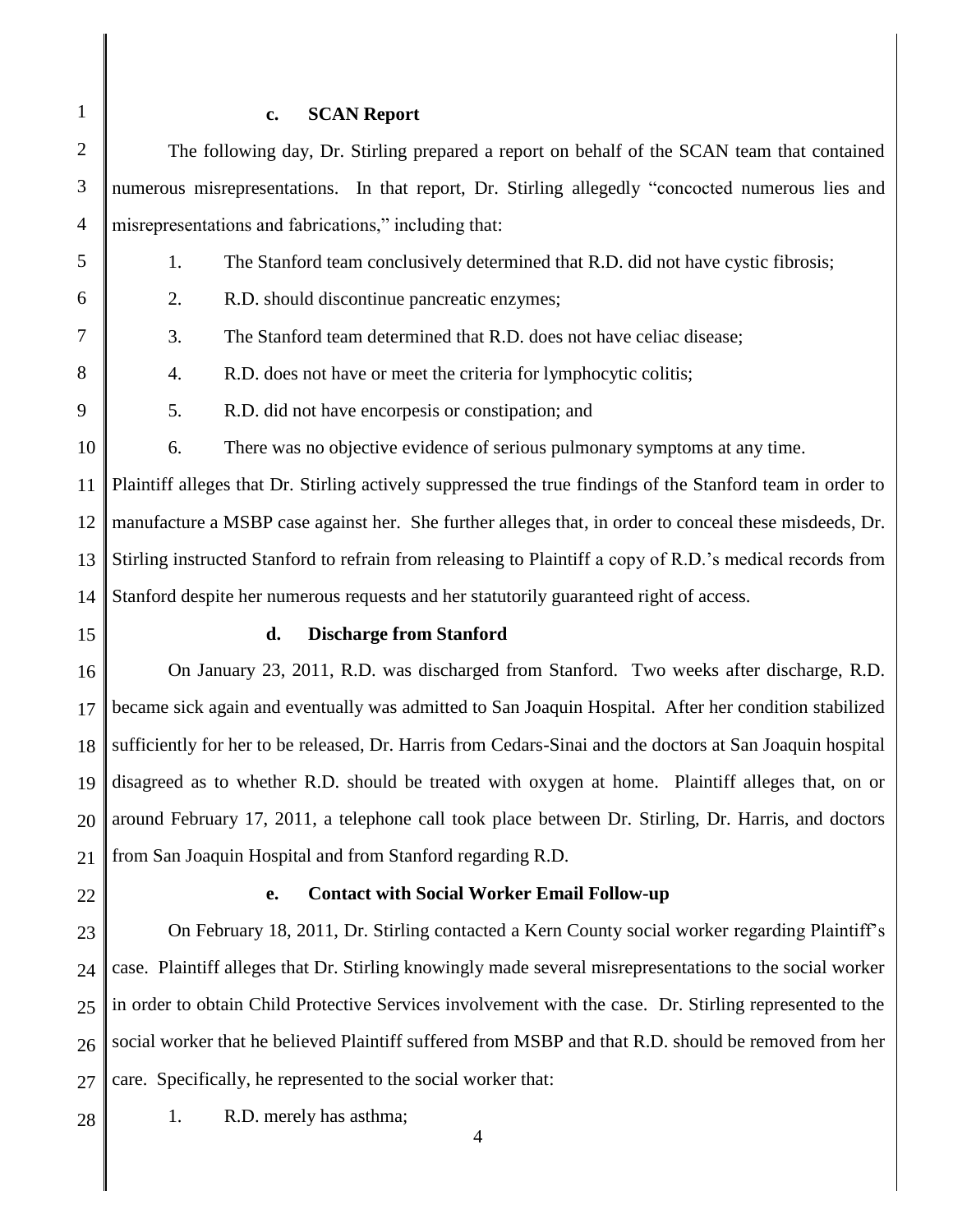1 2 3 4 5 6 7 8 9 10 11 12 13 14 15 16 17 18 19 20 21 22 23 24 25 26 27 28 5 2. He wanted to take R.D. off pulmozyme and enzymes; 3. Plaintiff could not be trusted because she lied to them in the past; 4. While at Stanford, Plaintiff turned up R.D.'s oxygen levels; 5. Plaintiff may have body image issues; 6. Plaintiff believes that to keep R.D. sick is to keep her healthy; and 7. R.D. has never been intubated. Plaintiff alleges that Dr. Stirling and the social worker agreed that R.D. would be removed from Plaintiff's care. After this contact, Dr. Stirling sent an email to Dr. Harris and the social worker regarding Plaintiff and R.D. **f. Team Decision Meeting** On February 24, 2011, a Team Decision Meeting was held by phone between social workers, public health nurses, and several doctors including Dr. Stirling and Dr. Harris. The group agreed that a concerted effort must be made to compile a list of allegedly false "unequivocal" reasons for seizing Plaintiff's children. Plaintiff alleges that during the meeting, each of the three doctors knowingly or with reckless disregard for the truth stated various lies about R.D.'s condition and Plaintiff. Plaintiff further alleges that when the social worker asked the doctors, including Dr. Stirling and Dr. Harris, whether they felt that R.D. was at risk and needed to be removed, all three emphatically agreed that R.D. should be removed from Plaintiff's care. In addition, Plaintiff alleges that the meeting participants, including Dr. Stirling, reached an agreement that Plaintiff's children should be removed, without a warrant or other court order, and that the reasons advanced in court documents should be uniform and unequivocal. **g. Juvenile Dependency Proceedings** Allegedly as a result of Dr. Stirling's misrepresentations and bad faith refusal to provide Plaintiff with R.D.'s medical records, Plaintiff's children were seized by Kern County Child Protective Services and a juvenile dependency case was opened. On February 25, 2011, a social worker and two Bakersfield Police Department detectives seized R.D. and T.D. from Plaintiff's home without a warrant or court order. On March 2, 2011, a social worker filed juvenile dependency petitions on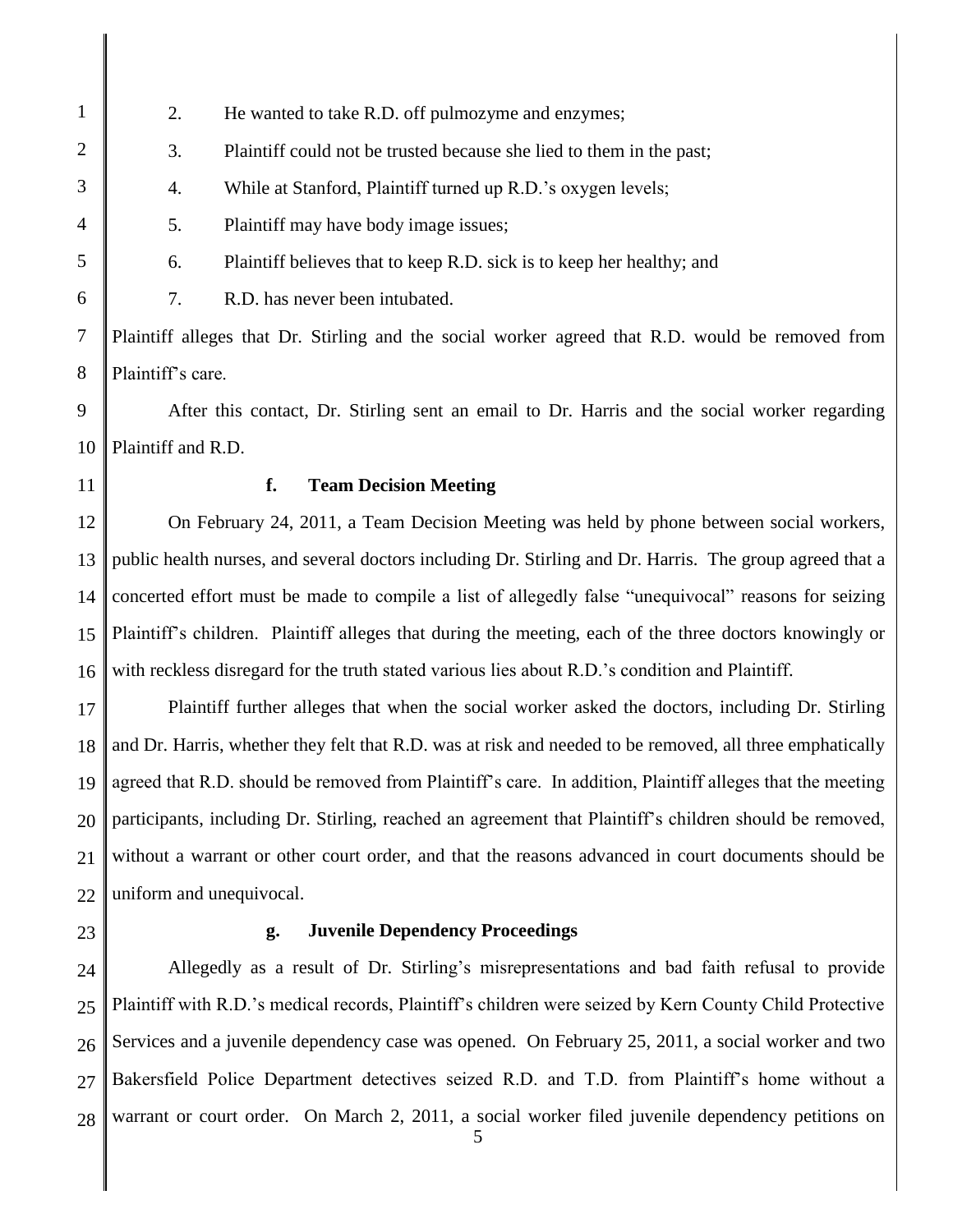1 2 3 4 5 6 7 behalf of T.D. and R.D. which alleged that both children came within the protection of California Welfare and Institutions Code § 300. After eighty days of separation, Kern County offered Plaintiff a deal. If Plaintiff agreed to plead no contest plea to an amended petition under § 300(b), which alleged that Plaintiff's children were at risk due to Plaintiff having an anxiety disorder and that Plaintiff misrepresented R.D.'s symptoms such that R.D. endured unnecessary medical treatment, her visitation time with R.D. would be increased from two hours a week to "liberal" and all other allegations would be dropped. Plaintiff accepted the deal.

8 9 10 11 Plaintiff alleges that Kern County social workers and Bakersfield police have a regularly established custom and practice of seizing children from their homes without a warrant and fabricating evidence to support juvenile dependency petitions. Plaintiff further alleges that Dr. Stirling knew of this practice.

12 13 14 Overall, Plaintiff alleges that Dr. Stirling schemed to separate R.D. from Plaintiff to experiment on R.D. in order to prove his MSBP case against Plaintiff even though Dr. Stirling knew Plaintiff did not suffer from MSBP.

15

### **B. Procedural History**

16 17 18 19 20 21 22 23 24 25 Plaintiff brought this action against all Defendants in this Court on December 28, 2012. On April 23, 2013, Plaintiff filed a first amended complaint alleging four claims for relief: (1) violations of 42 U.S.C. § 1983; (2) a *Monell* claim; (3) invasion of privacy; and (4) slander. On July 31, 2013, this Court granted with leave to amend Dr. Stirling and the County's motion to dismiss the claims against them in Plaintiff's first amended complaint. Plaintiff filed a second amended complaint, the operative complaint, on August 20, 2013. On September 6, 2013, Stanford filed the instant motion to dismiss the claims against it in Plaintiff's second amended complaint. On September 9, 2013, Dr. Harris and Cedars-Sinai and Dr. Stirling and the County filed the instant motions to dismiss the claims against them in Plaintiff's complaint. Plaintiff then filed oppositions to each motion on October 11, 2013, and Defendants filed replies on October 24, 2013.

26 27 28 Relevant to the instant motions are Plaintiff's § 1983 claims against Dr. Stirling, Dr. Harris, Stanford, and Cedars-Sinai and *Monell* claims against the County, Cedars-Sinai, and Stanford. In Plaintiff's § 1983 claim, she alleges that Dr. Stirling Dr. Harris, Stanford, and Cedars-Sinai violated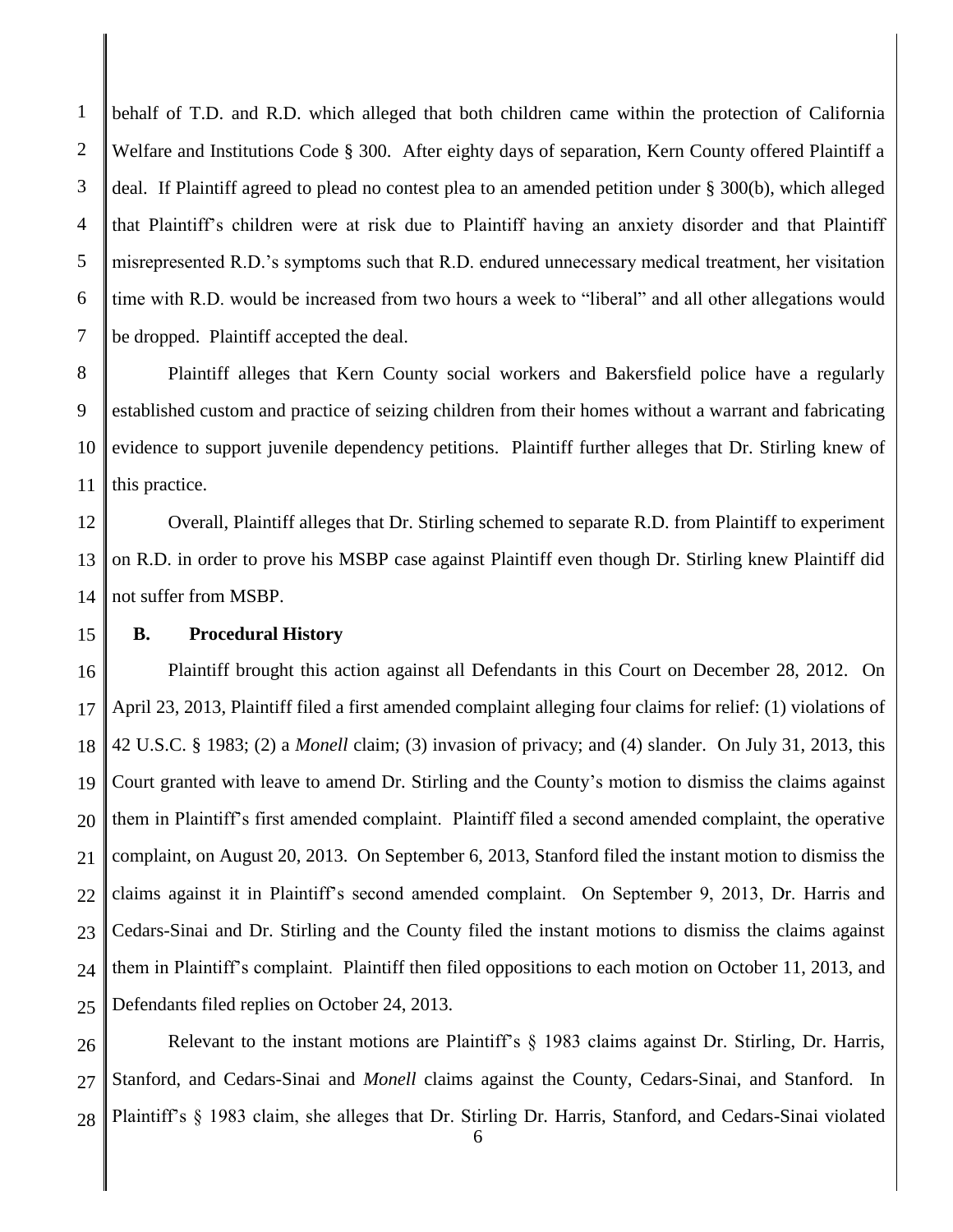1 2 3 4 5 6 her Fourteenth Amendment right to familial association, privacy, warrantless seizure of child, and unlawful detention. She also alleges that Dr. Stirling and Dr. Harris violated her Fourteenth Amendment right to be free from falsification of evidence in juvenile court proceedings. In Plaintiff's *Monell* claim, she alleges that the County, Cedars-Sinai, and Stanford collaborated with Kern County to improperly curtail her constitutional rights by following policies and practices which were the moving force behind the violations of her constitutional rights.

#### **DISCUSSION**

#### **Fed. R. Civ. P. 12(b)(6) Failure to State a Claim**

#### **A. Legal Standard**

7

8

9

10 11 12 13 14 15 16 17 A motion to dismiss pursuant to Fed. R. Civ. P. 12(b)(6) is a challenge to the sufficiency of the allegations set forth in the complaint. A dismissal under Rule  $12(b)(6)$  is proper where there is either a "lack of a cognizable legal theory" or "the absence of sufficient facts alleged under a cognizable legal theory." *Balisteri v. Pacifica Police Dept*., 901 F.2d 696, 699 (9th Cir. 1990). In considering a motion to dismiss for failure to state a claim, the court generally accepts as true the allegations in the complaint, construes the pleading in the light most favorable to the party opposing the motion, and resolves all doubts in the pleader's favor. *Lazy Y. Ranch LTD. v. Behrens*, 546 F.3d 580, 588 (9th Cir. 2008).

18 19 20 21 22 23 24 25 26 To survive a Fed. R. Civ. P. 12(b)(6) motion to dismiss, the plaintiff must allege "enough facts to state a claim to relief that is plausible on its face." *Bell Atl. Corp. v. Twombly*, 550 U.S. 544, 570 (2007). "A claim has facial plausibility when the plaintiff pleads factual content that allows the court to draw the reasonable inference that the defendant is liable for the misconduct alleged." *Ashcroft v. Iqbal*, 129 S.Ct. 1937, 1949 (2009). "The plausibility standard is not akin to a 'probability requirement,' but it asks for more than a sheer possibility that a defendant has acted unlawfully." *Id*. (citing *Twombly*, 550 U.S. at 556). "Where a complaint pleads facts that are merely consistent with a defendant's liability, it stops short of the line between possibility and plausibility for entitlement to relief" *Id*. (citing *Twombly*, 550 U.S. at 557).

27 28 "While a complaint attacked by a Rule 12(b)(6) motion to dismiss does not need detailed factual allegations, a plaintiff's obligation to provide the 'grounds' of his 'entitlement to relief' requires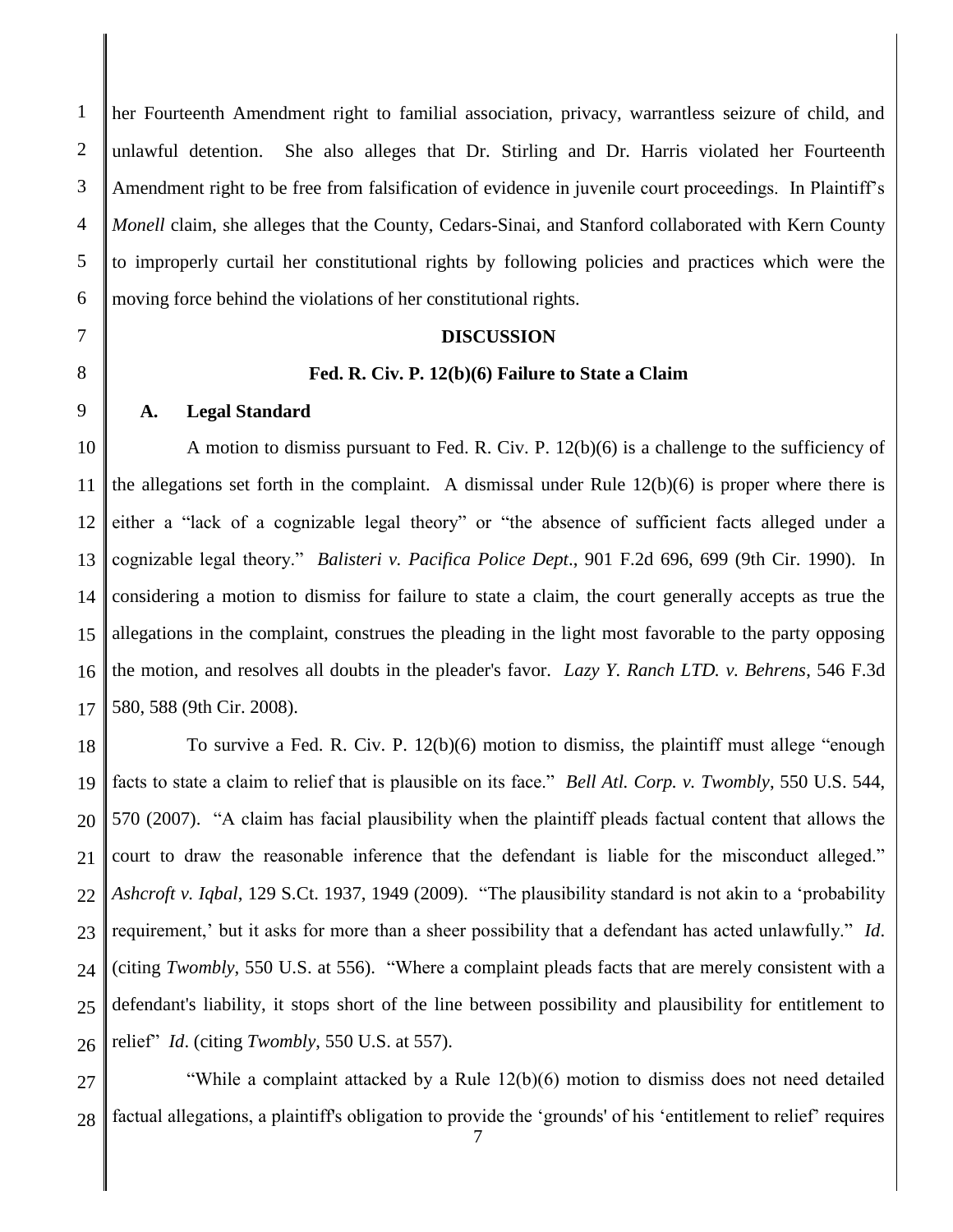1 2 3 4 5 6 more than labels and conclusions, and a formulaic recitation of the elements of a cause of action will not do." *Twombly*, 550 U.S. at 555 (internal citations omitted). Thus, "bare assertions ... amount[ing] to nothing more than a formulaic recitation of the elements ... are not entitled to be assumed true." *Iqbal*, 129 S.Ct. at 1951. A court is "free to ignore legal conclusions, unsupported conclusions, unwarranted inferences and sweeping legal conclusions cast in the form of factual allegations." *Farm Credit Services v. American State Bank*, 339 F.3d 764, 767 (8th Cir. 2003) (citation omitted).

7 8 9 10 11 12 Moreover, a court "will dismiss any claim that, even when construed in the light most favorable to plaintiff, fails to plead sufficiently all required elements of a cause of action." *Student Loan Marketing Ass'n v. Hanes*, 181 F.R.D. 629, 634 (S.D.Cal. 1998). In practice, "a complaint ... must contain either direct or inferential allegations respecting all the material elements necessary to sustain recovery under some viable legal theory." *Twombly*, 550 U.S. at 562 (quoting *Car Carriers, Inc. v. Ford Motor Co*., 745 F.2d 1101, 1106 (7th Cir. 1984)).

13 14 15 To the extent that the pleadings can be cured by the allegation of additional facts, the plaintiff should be afforded leave to amend. *Cook, Perkiss and Liehe, Inc. v. Northern California Collection Serv. Inc*., 911 F.2d 242, 247 (9th Cir. 1990) (citations omitted).

**B. Analysis**

17

16

#### **1. § 1983 Claims against Dr. Stirling, Dr. Harris, Stanford, and Cedars-Sinai**

18 19 20 21 Plaintiff alleges that Dr. Stirling, Dr. Harris, Stanford, and Cedars-Sinai violated § 1983 by acting under the color of state law to effectuate the warrantless seizure of Plaintiff's children by Kern County CPS. Plaintiff further alleges that Dr. Stirling and Dr. Harris violated § 1983 by acting under the color of state law to present false and fabricated evidence to the juvenile court.

22 23 24 25 26 27 28 "Section 1983 'is not itself a source of substantive rights,' but merely provides 'a method for vindicating federal rights elsewhere conferred.'" *Albright v. Oliver*, 510 U.S. 266, 271 (1994) (quoting *Baker v. McCollan*, 443 U.S. 137, 144, n. 3 (1979)). "Section 1983 imposes two essential proof requirements upon a claimant: (1) that a person acting under color of state law committed the conduct at issue, and (2) that the conduct deprived the claimant of some right, privilege, or immunity protected by the Constitution or laws of the United States." *Leer v. Murphy*, 844 F.2d 628, 632–633 (9th Cir. 1988).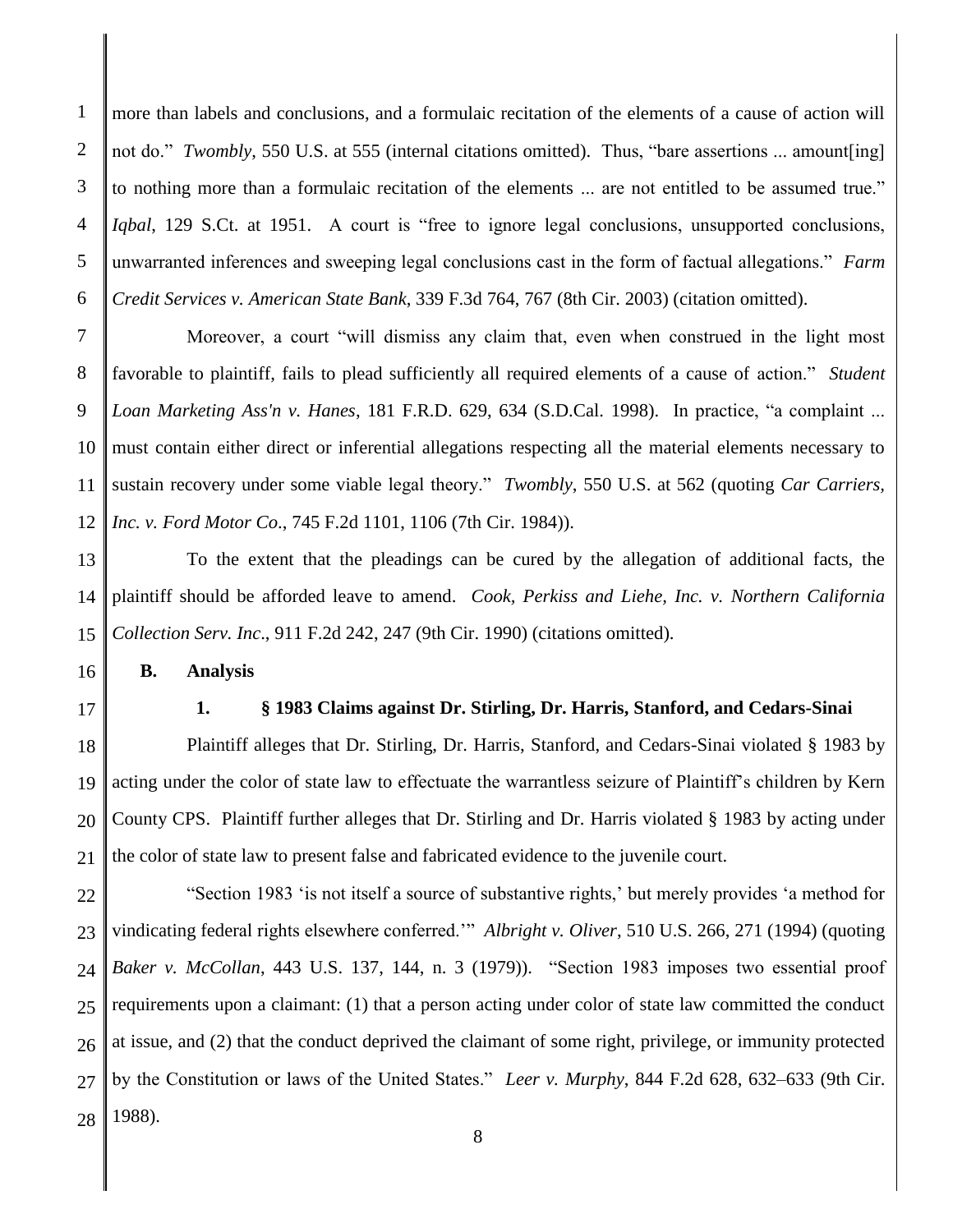# **a. § 1983 Prong 1: Whether Defendants were acting under color of state law**

Plaintiff alleges that Dr. Stirling was acting under the color of state law because 1) he is an employee of Santa Clara County rather than of Stanford and, therefore, he was acting within the scope of his employment with the County at all times relevant to this action; and 2) he conspired with Kern County social workers to violate Plaintiff's constitutionally protected rights. Plaintiff further alleges that the remaining § 1983 Defendants were acting under the color of state law because they conspired with state actors to violate Plaintiff's constitutionally protected rights.<sup>3</sup>

8 9

1

2

3

4

5

6

7

### **i. Whether Dr. Stirling was a State Actor**

10 11 12 13 14 15 16 17 18 19 "The traditional definition of acting under color of state law requires that the defendant in a  $\S$ 1983 action have exercised power 'possessed by virtue of state law and made possible only because the wrongdoer is clothed with the authority of state law.'" *West v. Atkins*, 487 U.S. 42, 49 (1988) (quoting *United States v. Classic*, 313 U.S. 299, 326 (1941). The Supreme Court has "insisted that the conduct allegedly causing the deprivation of a federal right be fairly attributable to the State" and adopted a "two-part approach to this question of 'fair attribution.'" *Lugar v. Edmondson Oil Co., Inc*., 457 U.S. 922, 937 (1982). "First, the deprivation must be caused by the exercise of some right or privilege created by the State or by a rule of conduct imposed by the state or by a person for whom the State is responsible." *Id*. "Second, the party charged with the deprivation must be a person who may fairly be said to be a state actor." *Id*.

20 21 22 23 24 Dr. Stirling is employed by Santa Clara County at the Santa Clara Valley Medical Center. ("SCVMC") (Doc. 62, Exh. A). Stanford, a private entity, has a child abuse screening program called the SCAN Team. (Doc. 62, Exh. B). SCVMC and Stanford have a contractual partnership under which a SCVMC child abuse expert serves as a consultant on Stanford's SCAN Team. *Id*. Stanford's SCAN Team is comprised of a medical doctor, a child abuse certified social worker, a child abuse

25

 $\overline{a}$ 

<sup>26</sup> <sup>3</sup> Plaintiff's allegation that Defendants were acting under the color of state law is a conclusory statement that the Court is not obligated to accept as true. *SFPP, L.P. v. Union Pac. R. Co*., 274 F. App'x 549, 550 (9th Cir. 2008) (citing *Clegg v. Cult Awareness Network*, 18 F.3d 752, 754-55 (9th Cir. 1994)) ("Although SFPP alleged that the railroad is a state actor,

<sup>27</sup> that allegation is a legal conclusion that we need not, and do not, accept."). *See also*, *Price v. Hawaii*, 939 F.2d 702, 708 (9th Cir. 1991) ("[A] defendant is entitled to more than the bald legal conclusion that there was action under color of state

<sup>28</sup>  $law.'$ ).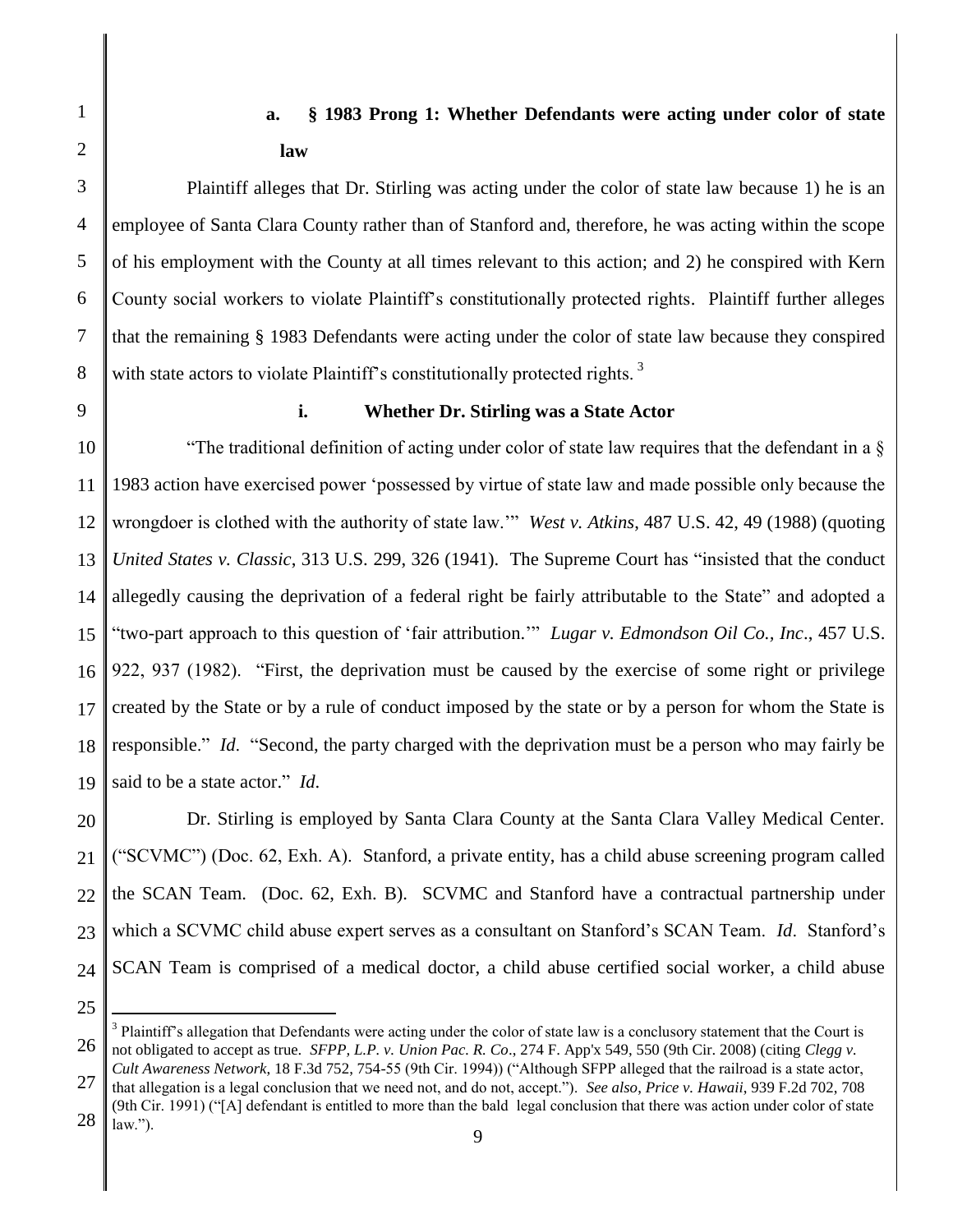1 2 certified nurse practitioner, a hospitalist, and a SCVMC consultant. *Id*. Here, Dr. Stirling served as the SCVMC consultant on Stanford's SCAN Team that handled R.D.'s case. The alleged facts indicate that it is in this capacity that Dr. Stirling met and interacted with Plaintiff, rather than at SCVMC.

The Supreme Court has held that a private physician who contracts with the state to provide medical services to inmates is liable under § 1983 for conduct undertaken in performing his duties that allegedly violated an inmate's constitutionally protected rights. *West*, 487 U.S. at 54. The Court found that "[s]uch conduct is fairly attributable to the State." *Id*.

10 11 12 However, neither the Supreme Court nor the Ninth Circuit has spoken clearly on the opposite situation: whether a state employee physician under contract with a private hospital to provide medical consultation services as part of a team to the private hospital's patients can be held liable under § 1983 for conduct undertaken in performing his duties at the hospital.

13 14 15 16 17 18 19 20 21 "Employment by the state is relevant, but not conclusive, to the question of color of law." *Anthony v. Cnty. of Sacramento, Sheriff's Dep't*, 845 F. Supp. 1396, 1400 (E.D. Cal. 1994) (citing *Polk County v. Dodson*, 454 U.S. 312, 321 (1981). "For that reason, the Ninth Circuit looks to the nature of the conduct involved, as well as the surrounding circumstances, and not simply to the defendant's official capacity." *Id*. (citing *Traver v. Meshriy*, 627 F.2d 934, 938 (9th Cir. 1980) for its analysis of circumstances surrounding an off-duty police officer's conduct for "indicia of state action"). "Whether a state employee acts under color of law turns on the relationship of the wrongful act to the performance of the defendant's state duties." *Id*. (citing *Dang Vang v. Vang Xiong X Toyed*, 944 F.2d 476, 479 (9th Cir. 1991)).

22 23 24 25 26 27 28 Here, part of Dr. Stirling's duties as a state physician at SCVMC is to serve as a consultant on Stanford's SCAN Team. The SCAN Team "consults on suspected child abuse cases initiated by a social worker, and meets regularly to review all Child Protective Services referrals and consultations." (Doc. 62, Exh. 2). Specifically, the SCAN Team is charged with providing "inpatient consultation services on suspected physical and sexual abuse" and "outpatient consultation services on emergent cases." *Id*. The SCAN Team program "may be activated by contacting any hospital social worker at any time." *Id*.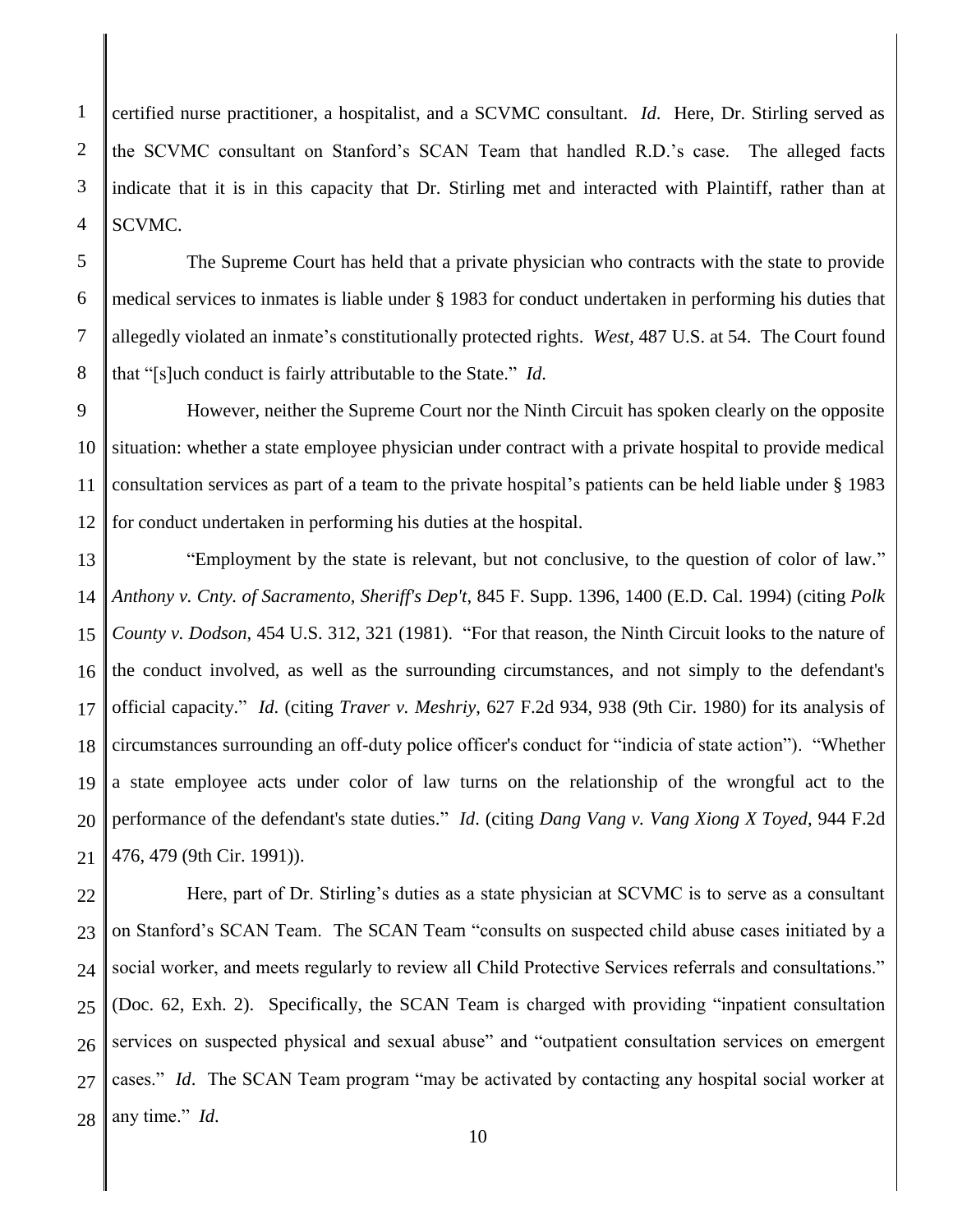2 3 4 5 Plaintiff alleges that Dr. Stirling abused his state-given power and authority by causing and directing Kern County CPS to remove R.D. from Plaintiff's care without a warrant, court order, or exigent circumstances. Plaintiff further alleges that Dr. Stirling abused his power and authority by preventing Stanford from releasing to Plaintiff R.D.'s medical records and falsifying and suppressing evidence that was used at the juvenile dependency hearing.

6 7 8 9 10 11 12 13 14 15 16 17 18 19 20 To be liable under § 1983, Dr. Stirling must have "exercised power 'possessed by virtue of state law and made possible only because [he] is clothed with the authority of state law.'" *West*, 487 U.S. at 49 (quoting *Classic*, 313 U.S. at 326). The SCAN Team acts as a consultant to social workers on suspected and emergent child abuse cases initiated by social workers. (Doc. 62, Exh. 2). In fact, Dr. Stirling's role on the Scan Team is contracted consultant rather than full member. *Id*. Therefore, the extent of Dr. Stirling's power and authority here is as a consultant to a group who then acts as a consultant to social workers. Dr. Stirling's representation of his professional opinion as to R.D. certainly may influence the overall opinion and report of the SCAN Team which in turn may influence a social worker's handling of his or her child abuse case regarding R.D. However, under the facts alleged, Dr. Stirling's state-given authority does not appear to cover controlling the social worker's decision to remove a suspected child abuse victim from her mother or the manner in which such removal is carried out. Rather, the decision to remove R.D. from Plaintiff's care and the manner in which R.D. was removed – the conduct that allegedly violated Plaintiff's constitutional rights – appear to be firmly within the authority of Kern County social workers and CPS. Plaintiff has not alleged sufficient facts to show that this authority was in fact granted to Dr. Stirling by the state.

21 22 23 24 25 26 27 The alleged facts also fail to show that the state gave Dr. Stirling authority over R.D.'s medical records or that Dr. Stirling exercised control over R.D.'s medical records. Further, Plaintiff alleges no facts to show that Dr. Stirling held state-given authority as a consultant on the SCAN Team to prevent Stanford from releasing a patient's medical records. Rather, the authority to make decisions on whether and when to release Stanford patients' medical records appears to belong to Stanford. Plaintiff also has alleged no facts to show that this authority was in fact granted to Dr. Stirling by the state.

28

1

Dr. Stirling cannot be said to abuse state-given power that he does not possess and that the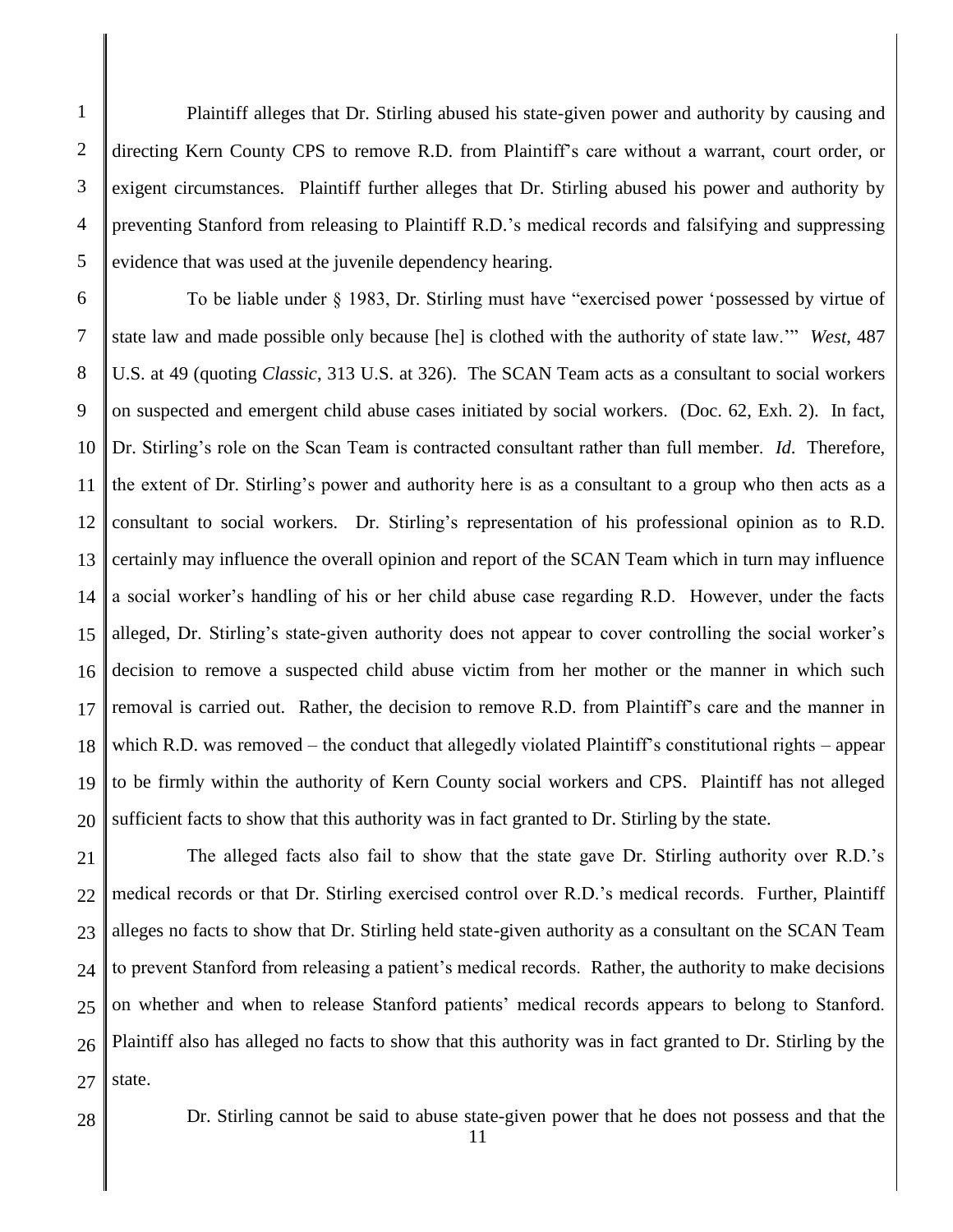state never granted to him. *West*, 487 U.S. at 49 (citing *Classic*, 313 U.S. at 326). For these reasons, Dr. Stirling was not a state actor for the purposes of § 1983 liability.

7

8

9

1

2

# **ii. Whether any of the § 1983 Defendants Conspired with Kern County**

10 "[P]rivate parties are not generally acting under color of state law, and ... conclusionary allegations, unsupported by facts, will be rejected as insufficient to state a claim under the Civil Rights Act." *Price v. Hawaii*, 939 F.2d 702, 707–708 (9th Cir. 1991) (internal alterations and quotation marks omitted). Therefore, courts "start with the presumption that private conduct does not constitute governmental action." *Sutton v. Providence St. Joseph Medical Ctr*., 192 F.3d 826, 835 (9th Cir. 1999).

11 12 13 14 15 16 17 18 19 20 21 22 23 24 25 26 27 "A private party may be considered to have acted under color of state law when it engages in a conspiracy or acts in concert with state agents to deprive one's constitutional rights." *Fonda v. Gray*, 707 F.2d 435, 437 (9th Cir. 1983) (internal citations omitted). "To prove a conspiracy between private parties and the government under § 1983, an agreement or 'meeting of the minds' to violate constitutional rights must be shown." *Id*. at 438 (internal citations omitted). "To be liable, each participant in the conspiracy need not know the exact details of the plan, but each participant must at least share the common objective of the conspiracy." *United Steelworkers of Am. v. Phelps Dodge Corp*., 865 F.2d 1539, 1541 (9th Cir. 1989) (citing *Fonda*, 707 F.2d at 438). "[A] bare allegation of ... joint action will not overcome a motion to dismiss." *Dietrich v. John Ascuaga's Nugget*, 548 F.3d 892, 900 (9th Cir. 2008) (internal citation omitted). The mere furnishing of information to state actors does not constitute joint action under color of state law which renders a private citizen liable under § 1983. *Benavidez v. Gunnell*, 722 F.2d 615, 618 (10th Cir. 1983); *Butler v. Goldblatt Bros., Inc*., 589 F.2d 323, 327 (7th Cir. 1978). *See also*, *Radcliffe v. Rainbow Const. Co*., 254 F.3d 772, 783 (9th Cir. 2001) ("A relationship of cause and effect between the complaint and the prosecution is not sufficient, or every citizen who complained to a prosecutor would find himself in a conspiracy."). Rather, joint action "requires a substantial degree of cooperative action." *Collins v. Womancare*, 878 F.2d 1145, 1154 (9th Cir. 1989).

28

Plaintiff alleges that Dr. Stirling, Dr. Harris, Stanford, and Cedars-Sinai violated § 1983 by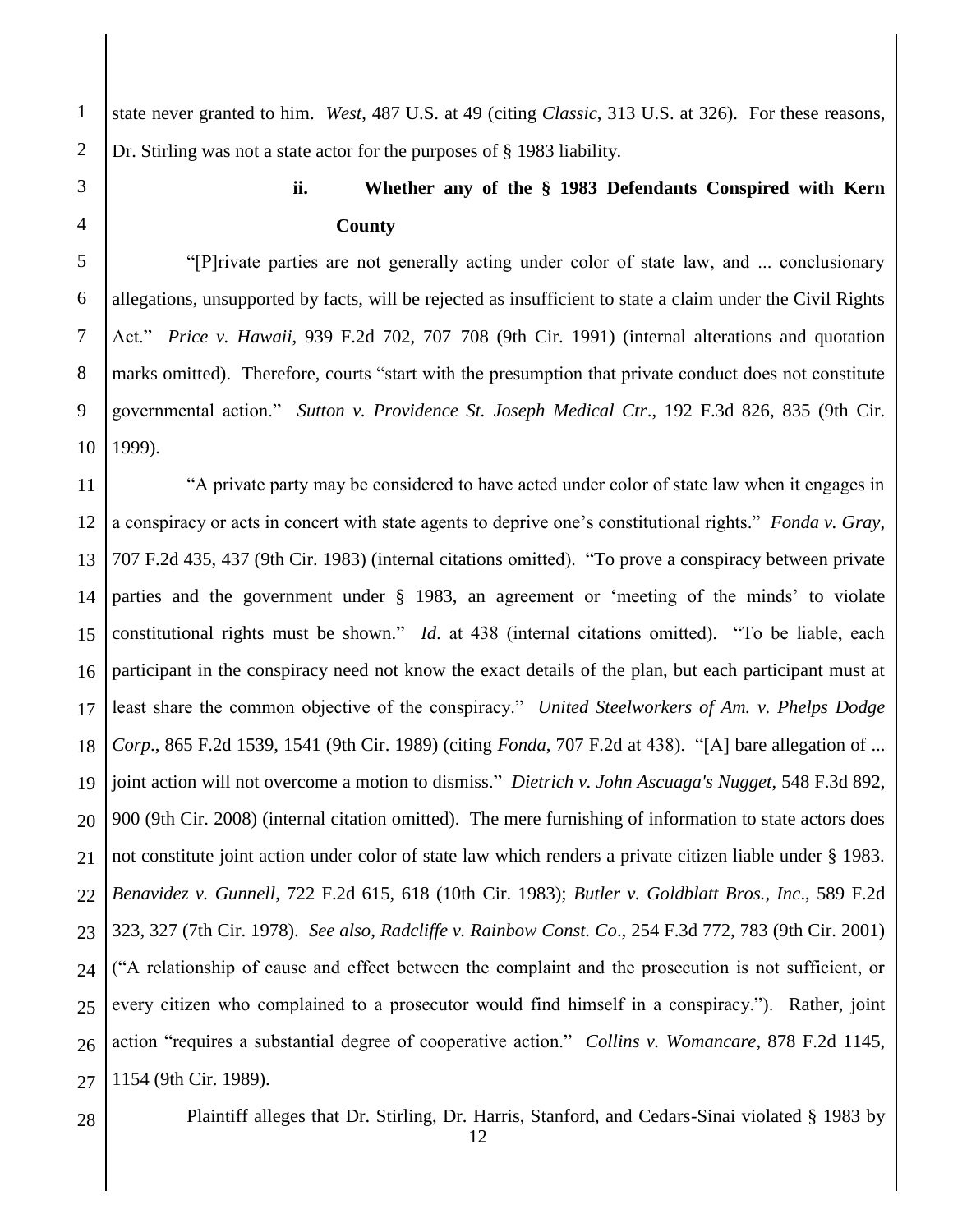2 3 4 5 conspiring with state actors to effectuate the warrantless seizure of Plaintiff's children by Kern County  $CPS<sup>4</sup>$  Plaintiff further alleges that Dr. Stirling and Dr. Harris violated § 1983 by conspiring with state actors to present false and fabricated evidence to the juvenile court. However, Plaintiff does not allege that any Defendant played a direct part in the seizure or detention of Plaintiff's children or participated in the juvenile dependency proceeding.

6 7 8 9 10 11 12 "In order for a private individual to be liable for a § 1983 violation when a state actor commits the challenged conduct, the plaintiff must establish that the private individual was the proximate cause of the violations." *Franklin v. Fox*, 312 F.3d 423, 445-46 (9th Cir. 2002) (citing *King v. Massarweh*, 782 F.2d 825, 829 (9th Cir. 1986)). "Absent some showing that a private party had some control over state officials' decision to commit the challenged act, the private party did not proximately cause the injuries stemming from the act." *Id*. at 446 (quoting *Massarweh*, 782 F.2d at 829) (internal quotation omitted).

13 14 15 16 Therefore, the relevant inquiry is whether Plaintiff alleged sufficient facts to show that each Defendant engaged in joint action with Kern County and held and exercised some control over Kern County's decisions to seize Plaintiff's children and present false evidence to the juvenile court in violation of Plaintiff's constitutional rights.

17

1

### a. **Dr. Stirling**

18 19 20 21 22 According to Plaintiff's allegations, Dr. Stirling had contact with Kern County social workers on the following occasions: 1) some form of contact at some point after January 20, 2011; 2) some form of contact on February 18, 2011; 3) an email on February 18, 2011 following up on the contact; 4) a Team Decision Meeting telephone call on February 24, 2011; and 5) some form of contact at some point after Kern County removed R.D. from Plaintiff's care.

#### 23

24 Plaintiff alleges that, during these contacts, Dr. Stirling made false statements about R.D.'s medical condition, Plaintiff's MSBP, and told social services to remove R.D. from and keep her out of

<sup>25</sup> 26  $\overline{a}$ <sup>4</sup> Warrantless seizures of children from their parents are not per se unlawful. "Government officials are required to obtain prior judicial authorization before intruding on a parent's custody of her child unless they possess information at the time of the seizure that establishes 'reasonable cause to believe that the child is in imminent danger of serious bodily injury and that the scope of the intrusion is reasonably necessary to avert that specific injury.'" *Mabe v. San Bernardino Cnty., Dep't of* 

<sup>27</sup> *Pub. Soc. Servs*., 237 F.3d 1101, 1107 (9th Cir. 2001) (quoting *Wallis v. Spencer*, 202 F.3d 1126, 1138 (9th Cir. 2000)). Because Plaintiff's claims against Defendants fail the first prong of § 1983 analysis, the Court does not reach the second

<sup>28</sup> question of whether the warrantless seizure of Plaintiff's children here violated her constitutional rights.<br>
13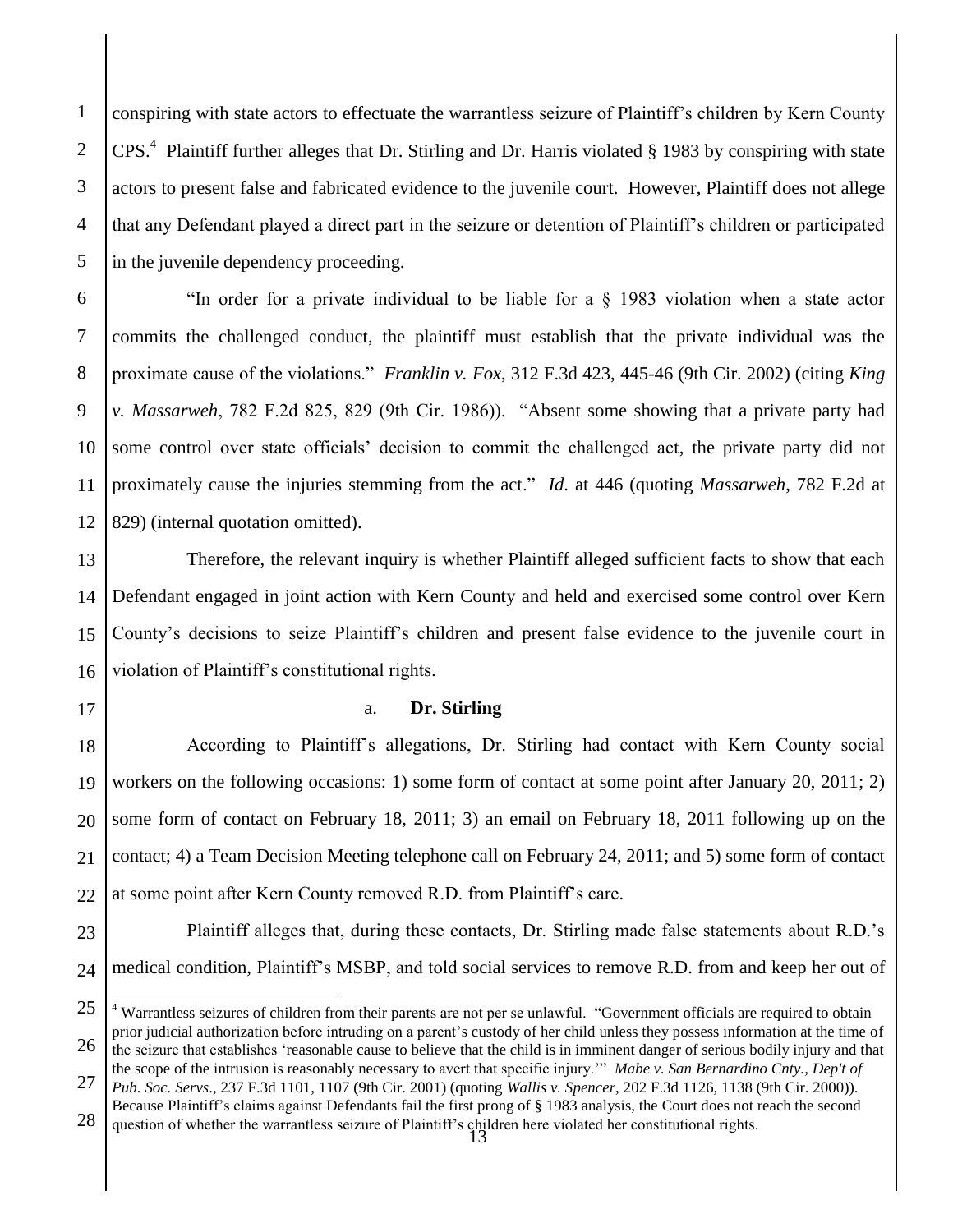Plaintiff's care. The Team Decision Meeting call occurred shortly before Kern County social workers seized R.D. from Plaintiff's home. During the Team Decision Meeting, the social worker asked each of the doctors present whether they felt that R.D. was at risk and all three emphatically agreed that R.D. should be removed from Plaintiff's care.

1

2

3

4

5 6 7 8 9 10 11 12 13 14 15 16 17 18 Even if Dr. Stirling made false statements to Kern County social workers regarding the need to remove R.D. from Plaintiff's care, supplying information alone does not amount to conspiracy or joint action under color of state law. *Benavidez*, 722 F.2d at 618; *Butler*, 589 F.2d at 327. Also, the facts alleged do not show that Dr. Stirling had reached a meeting of minds with social workers to violate Plaintiff's Fourteenth Amendment rights. *Fonda*, 707 F.2d at 438. Instead, despite Plaintiff's conclusory statements, Plaintiff's allegation that social workers asked Dr. Stirling and other doctors during the meeting whether R.D. was at risk suggests that no common consensus had yet been reached. Further, the social workers asking Dr. Stirling and other doctors for their professional opinion on whether Plaintiff's children should be removed during the February 24, 2011 telephone call does not show Dr. Stirling's control over how the social workers made that decision. *Franklin*, 312 F.3d at 446. On the contrary, the alleged facts show that the social workers requested and obtained information from the doctors for their own use in their investigation of Plaintiff. *See*, *Fonda*, 707 F.2d at 438 (stating that the mere acquiescence of private actors to the investigation request of state actors is insufficient to prove a conspiracy).

19 20 21 22 23 24 25 26 Plaintiff alleges no facts to show that Dr. Stirling exerted control over how the social workers used the information they obtained to reach a decision to remove Plaintiff's children or to falsify evidence at the juvenile dependency proceeding. *Compare*, *Phelps Dodge Corp*., 865 F.2d at 1540 ("Evidence that [state actors] failed to exercise independent judgment will support an inference of conspiracy with a private party."). Therefore, Plaintiff does not adequately allege that Dr. Stirling acted under color of state law in effecting the seizure and detention of Plaintiff's children or the falsifying of evidence at the juvenile dependency hearing in violation of Plaintiff's constitutional rights.

27 28 For these reasons, the Court DISMISSES without leave to amend Plaintiff's claims against Dr. Stirling.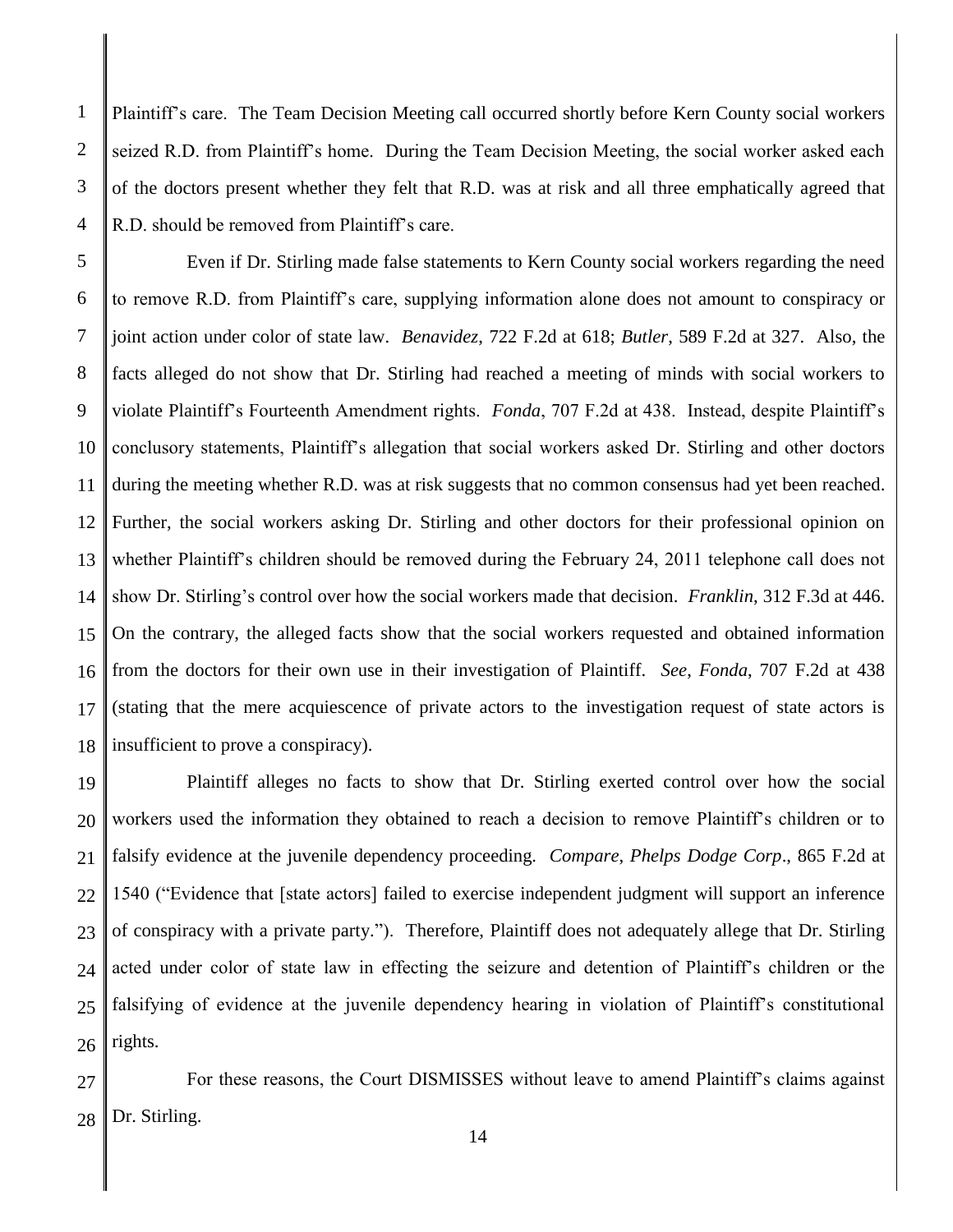2 3

4

5

1

#### b. **Dr. Harris**

Plaintiff alleges that Dr. Harris had contact with Kern County on two occasions – as a recipient of Dr. Stirling's email that Dr. Stirling also sent to a Kern County social worker on February 18, 2011, and as a participant in the Team Decision Meeting call on February 24, 2011.

6 7 8 9 10 11 12 13 14 15 16 17 Plaintiff alleges no facts to show that Dr. Harris reached a meeting of the minds and engaged in joint action with Kern County, or that Dr. Harris held or exercised control over Kern County social workers' decisions to unlawfully seize Plaintiff's children or to falsify evidence at the juvenile dependency hearing. *Fonda*, 707 F.2d at 438, *Franklin*, 312 F.3d at 446. At most, Plaintiff alleges that Dr. Harris supplied false information about R.D. and Plaintiff to the social workers. Based on this, Plaintiff makes the conclusory allegation that Dr. Harris "conspired to, and did, cause the presentation of false and fabricated evidence before the juvenile court, thereby maliciously interfering with Plaintiff's familial association rights." (Doc. 66, p. 6). Again, supplying information alone does not amount to conspiracy or joint action under color of state law. *Benavidez*, 722 F.2d at 618; *Butler*, 589 F.2d at 327. Further, as discussed above, the allegations regarding the Team Decision Meeting show that no common consensus had yet been reached and that the social workers requested and obtained information from the doctors for their own use in their investigation of Plaintiff.

18 19 20 21 22 23 Plaintiff alleges no facts to show that Dr. Harris exerted control over how the social workers used the information they obtained to reach a decision to remove Plaintiff's children or to falsify evidence at the juvenile dependency proceeding. Therefore, Plaintiff's allegations fall far short of supporting a reasonable inference that Dr. Harris "cloaked [himself] with the authority of the state in effecting" the seizure and detention of Plaintiff's children or the falsification of evidence at juvenile court. *Howerton v. Gabica*, 708 F.2d 380, 385 (9th Cir. 1983).

24 25 For these reasons, the Court DISMISSES with leave to amend Plaintiff's claims against Dr. Harris.

26

## c. **Stanford**

27 28 Plaintiff alleges that Stanford conspired and engaged in joint conduct with Kern County based on Stanford's SCAN Team's cooperation with child welfare services. Specifically, Plaintiff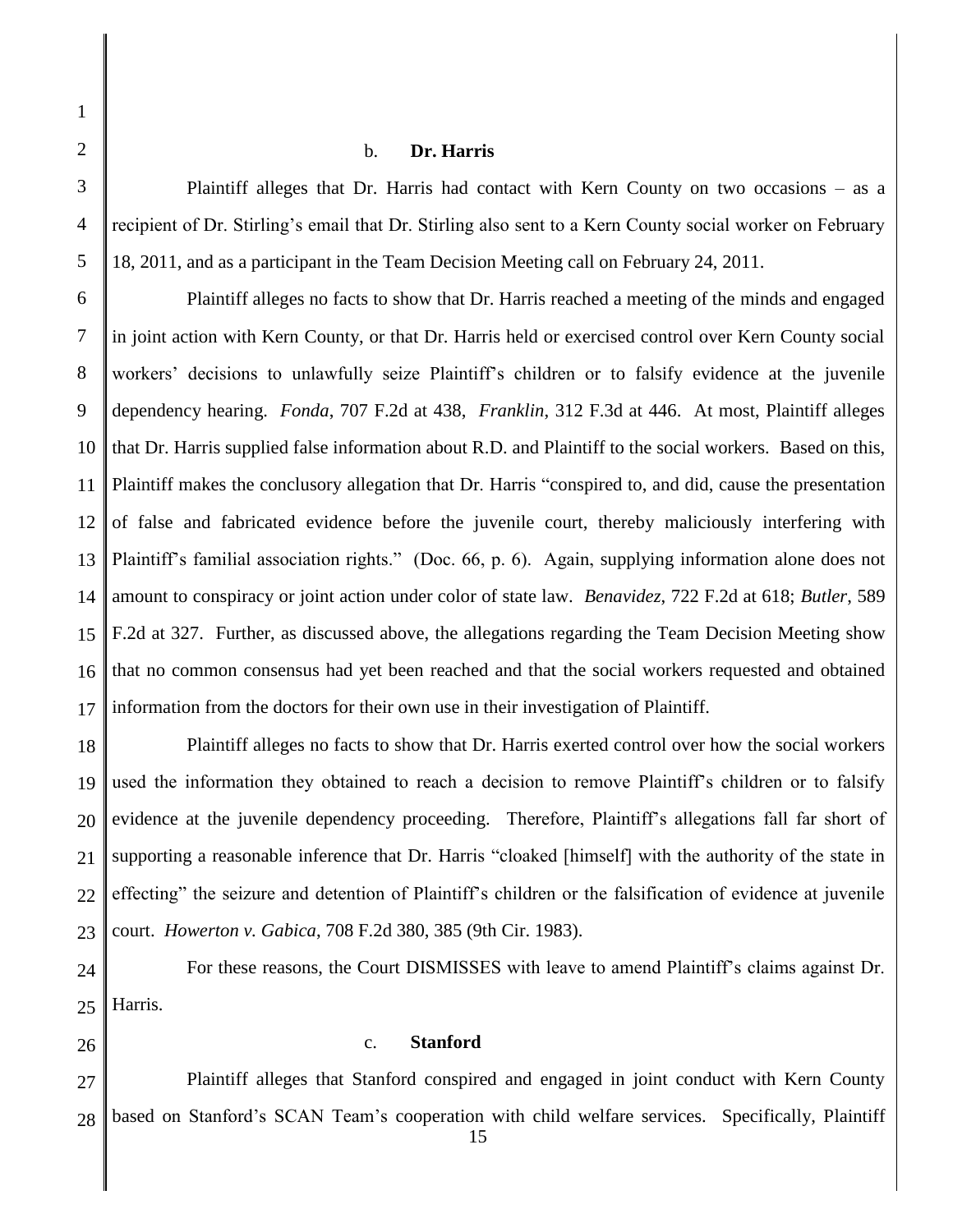1 2 alleges that Stanford's withholding of R.D.'s medical records from Plaintiff until after Plaintiff agreed to the plea deal demonstrates Stanford's participation in the conspiracy.

3 4 5 6 7 8 9 10 11 12 13 14 The well-pleaded facts that Stanford withheld R.D's medical records and that Stanford's SCAN Team cooperates with CPS on child abuse cases fail to give rise to a reasonable inference that Stanford conspired with state actors to violate Plaintiff's constitutional rights. As the Supreme Court stated in *Twombly*, "[a]lthough in form a few stray statements speak directly of agreement, on fair reading these are merely legal conclusions resting on the prior allegations." 550 U.S. at 564. Likewise, here, the complaint's allegations that, based on the above facts, Stanford "voluntarily collaborated, acted in concert, and maliciously conspired" with Kern County CPS and social workers to violate Plaintiff's rights are "merely legal conclusions resting on the prior allegations" that the Court need not accept. *Id*. "The need at the pleading stage for allegations plausibly suggesting (not merely consistent with) [conspiracy] reflects Rule 8(a)(2)'s threshold requirement that the 'plain statement' possess enough heft to 'sho[w] that the pleader is entitled to relief.'" *Id*. at 545. Plaintiff's allegations "stop[] short of the line between possibility and plausibility."

15 16 For these reasons, the Court DISMISSES with leave to amend Plaintiff's claims against Stanford.

17

#### d. **Cedars-Sinai**

18 19 20 The complaint contains no allegations of any contact or relationship between Cedars-Sinai and Kern County. Following Cedars-Sinai's motion to dismiss the claims against it, Plaintiff makes no arguments as to its first cause of action under § 1983 against Cedar-Sinai in her opposition.

21 22 23 24 These actions may indicate that Plaintiff agrees to voluntarily dismiss her first cause of action against Cedars-Sinai. Regardless of whether Plaintiff chooses to dismiss it, this Court finds that the complaint cannot sustain a reasonable inference that Cedars-Sinai engaged in joint action and conspired with Kern County to violate Plaintiff's rights in violation of § 1983.

25 26 Therefore, this Court DISMISSES with leave to amend Plaintiff's first cause of action against Cedars-Sinai.

27

28

#### **2.** *Monell* **Claims against the County, Cedars-Sinai, and Stanford**

In her second cause of action, Plaintiff alleges that the County, Cedars-Sinai, and Stanford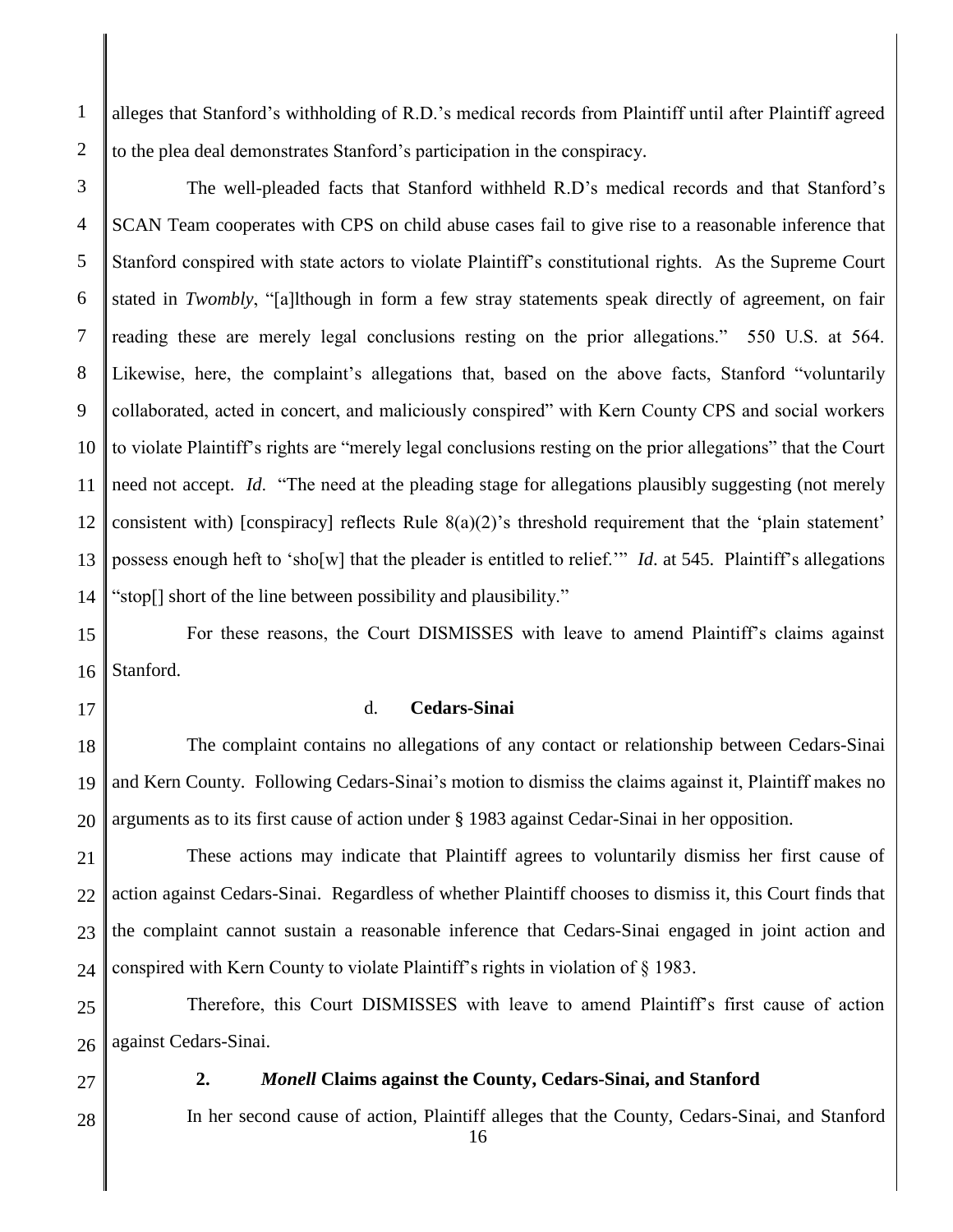1 2 collaborated with Kern County through policies and practices which were the moving force behind the violations of Plaintiff's constitutional rights. The *Monell* Defendants argue that Plaintiff fails to state a claim under *Monell v. Department of Social Services*. 436 U.S. 658, 690-91 (1978).

#### **i. The County**

12 13 *Monell* provides that a municipality can be liable under § 1983 only where the municipality itself causes the constitutional violation through a "policy or custom, whether made by its lawmakers or those whose edicts or acts may fairly be said to represent official policy." *Id*. at 694. Therefore, municipal liability in a § 1983 case may be premised upon: (1) an official policy; (2) a "longstanding practice or custom which constitutes the standard operating procedure of the local government entity;" (3) the act of an "official whose acts fairly represent official policy such that the challenged action constituted official policy;" or (4) where "an official with final policy-making authority delegated that authority to, or ratified the decision of, a subordinate." *Price v. Sery*, 513 F.3d 962, 966 (9th Cir. 2008).

14 15 16 17 Plaintiff alleges that the County violated § 1983 by establishing and/or following policies and practices of improperly detaining, removing, and examining children, fabricating evidence, falsely accusing parents of having undiagnosed mental disorders, and providing inadequate training and supervision of employees working in child abuse and dependency type proceedings. (Doc. 57, ¶ 136).

18 19 20 21 Plaintiff again appears to allege three distinct *Monell* claims against the County: (1) policies of constitutional violations; (2) a pattern and practice of constitutional violations; and (3) a failure to properly train employees. Plaintiff again fails to allege sufficient facts to sustain a claim of *Monell* liability under any of these theories.<sup>5</sup>

# 22

## **a. Policies of Unconstitutional Action**

23 24 25 26 Plaintiff again fails to allege any facts as to the actual policies of the County of Santa Clara with regard to the type of events alleged. Plaintiff repeats her bare assertions that the County had a plethora of various unconstitutional policies, but still offers no facts that give rise to the inference that such policies actually existed. "In order to establish an official policy or custom sufficient for *Monell*

27

 $\overline{a}$ 

<sup>28</sup> The Court's previous analysis of Plaintiff's *Monell* claim against the County likewise applies here.<br>
<sup>17</sup> 5 Plaintiff makes virtually no changes in her *Monell* allegations between her former complaint and the operative complaint.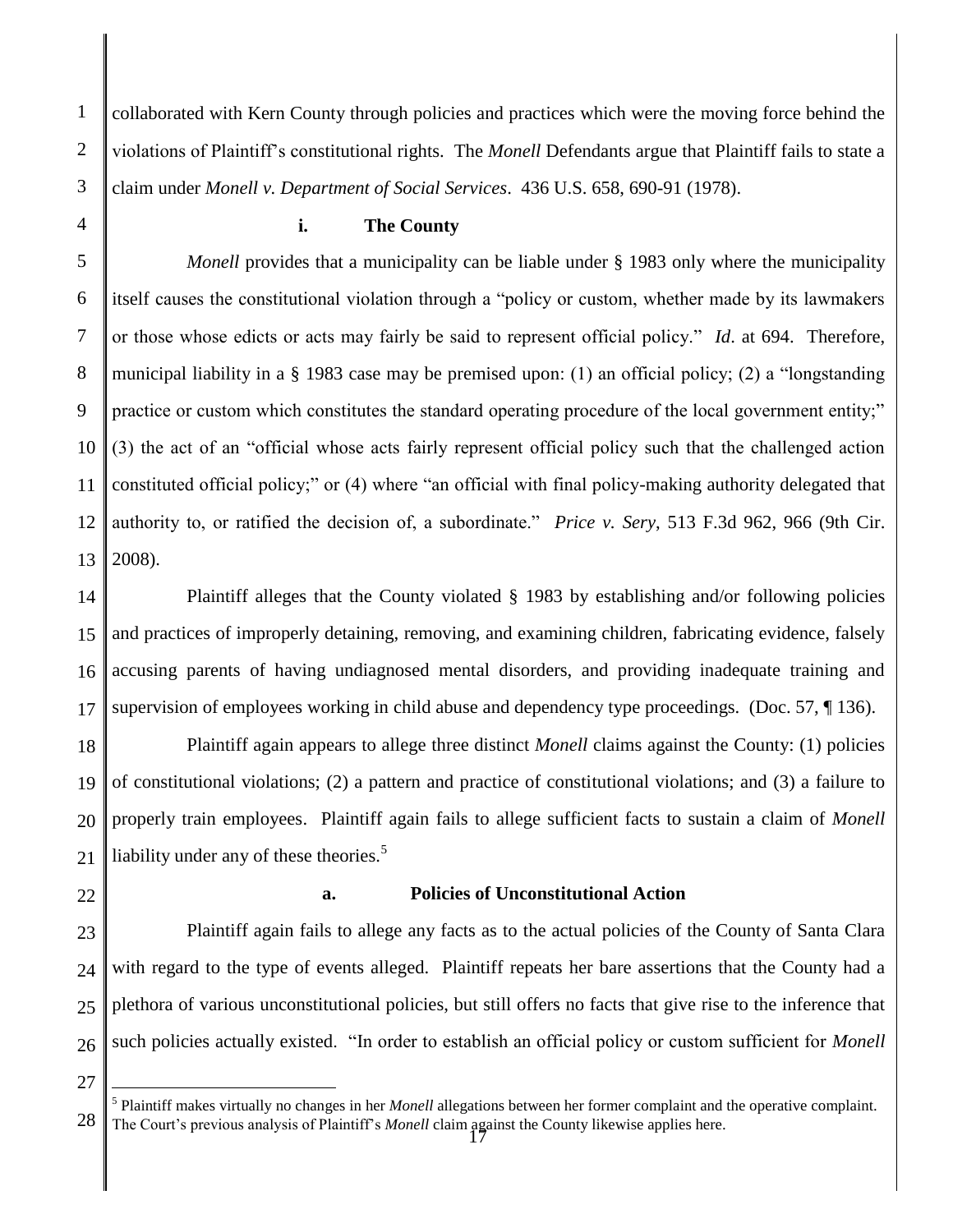liability, a plaintiff must show a constitutional right violation resulting from an employee acting pursuant to an expressly adopted official policy." *Delia v. City of Rialto*, 621 F.3d 1069, 1081 (9th Cir. 2010). Plaintiff's pleading fails to provide any allegations as to the substance of the County's expressly adopted policies.

Plaintiff therefore fails to state a valid claim as to the express policies of the County which could give rise to *Monell* liability.

1

2

3

4

5

6

7

## **b. Pattern and Practice of Unconstitutional Action**

8 9 10 11 12 13 14 15 16 17 Plaintiff also again alleges that the County followed unconstitutional practices. To prevail on this theory, Plaintiff must show "the existence of a widespread practice that ... is so permanent and well settled as to constitute a 'custom or usage' with the force of law." *Gillette v. Delmore*, 979 F.2d 1342, 1348 (9th Cir. 1992) (quoting *City of St. Louis v. Praprotnik*, 485 U.S. 112, 127 (1988)). Yet, apart from the conclusory statements discussed above, the second amended complaint again contains no factual allegations from which a "longstanding practice or custom which constitutes the standard operating procedure of the local government entity" can be inferred. *Price*, 513 F.3d at 966. Rather, the complaint focuses on a single incident and makes unsupported conclusory extrapolations that the alleged conduct in the single incident represents a widespread, permanent, well-settled unconstitutional practice.

18

Plaintiff again fails to assert a pattern and practice claim as to any of the alleged conduct.

19

## **c. Failure to Train**

20 21 22 23 24 25 26 27 28 Plaintiff further alleges the County failed to provide adequate training and/or supervision which resulted in violations of her constitutional rights. While inadequacy of training may constitute a "policy" giving rise to *Monell* liability, "adequately trained [employees] occasionally make mistakes; the fact that they do says little about the training program or the legal basis for holding the [municipality] liable." *City of Canton v. Harris*, 489 U.S. 378, 379 (1989). Therefore, a claim of inadequate training is only cognizable under § 1983 "where [the County]'s failure to train reflects deliberate indifference to the constitutional rights of its inhabitants." *Id*. at 392. In order to show that a failure to train amounts to deliberate indifference, it is "ordinarily necessary" to demonstrate "a pattern of similar constitutional violations by untrained employees." *Connick v. Thompson*, 131 S. Ct.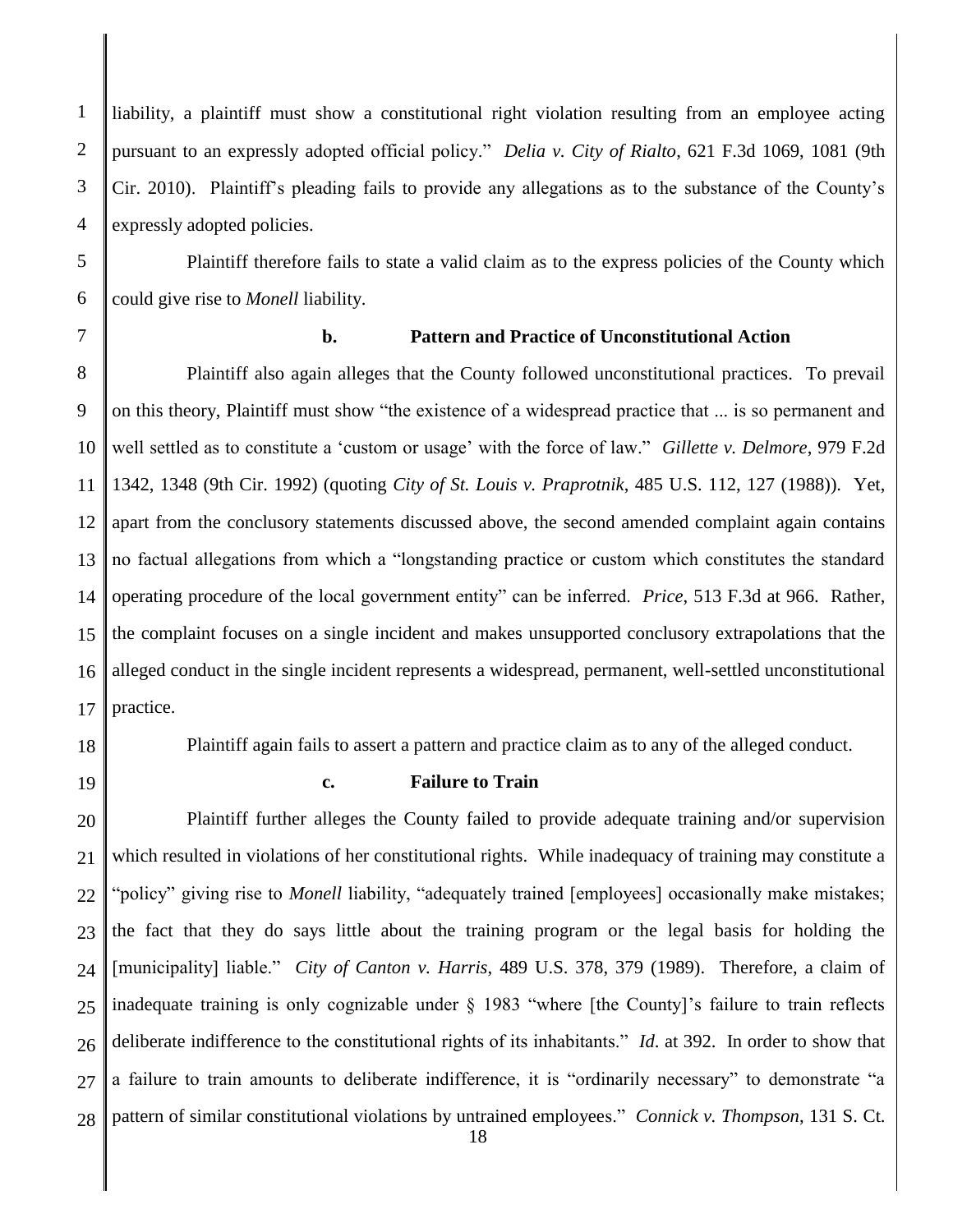1

2

3

4

5

6

#### 1350, 1360 (2011).

As Plaintiff does not allege facts to show a pattern of violations, the Court analyzes this claim under the "single-incident" theory of liability. *Connick*, 131 S. Ct. at 1361 (stating that a particular showing of "obviousness … can substitute for the pattern of violations ordinarily necessary to establish municipal liability."). Essentially, a single-incident theory can only arise in circumstances with "the complete absence of legal training that the Court imagined in *Canton*." *Id*. at 1363.

7 8 9 10 11 Here, Plaintiff claims her rights were violated by a lone County employee in a single incident, but fails to allege how this shows that employees of the County had a complete absence of training on the issues alleged. Plaintiff again simply makes the conclusory allegation that the County failed to train its employees. Plaintiff therefore fails to state a "failure to train" claim against the County.

12 13 Because Plaintiff again fails to state a claim under *Monell* against the County, Plaintiff's second cause of action against the County is DISMISSED without leave to amend.

14

#### **ii. Private Entities: Cedars-Sinai and Stanford**

15 16 17 18 19 The Ninth Circuit has held that *Monell* applies to suits against private entities under § 1983. *Tsao v. Desert Palace, Inc*., 698 F.3d 1128, 1139 (9th Cir. 2012). To make out a claim against Cedars-Sinai and Stanford under *Monell*, Plaintiff must show that 1) Cedars-Sinai and Stanford each acted under color of state law, and 2) if a constitutional violation occurred, the violation was caused by an official policy or custom of Cedars-Sinai and of Stanford. *Id*.

20 21 22 23 24 As discussed above, Plaintiff fails to allege facts to show that either Cedars-Sinai or Stanford acted under color of state law. The complaint cannot sustain any reasonable inference that either Defendant engaged in joint conduct or conspired with Kern County to violate Plaintiff's rights. Therefore, Plaintiff fails to meet the first prong of the two-pronged analysis the Ninth Circuit outlined in *Tsao*. 698 F.3d at 1139

25 26 For these reasons, Plaintiff's second cause of action under *Monell* against Cedars-Sinai and Stanford is DISMISSED with leave to amend.

- 27
- 28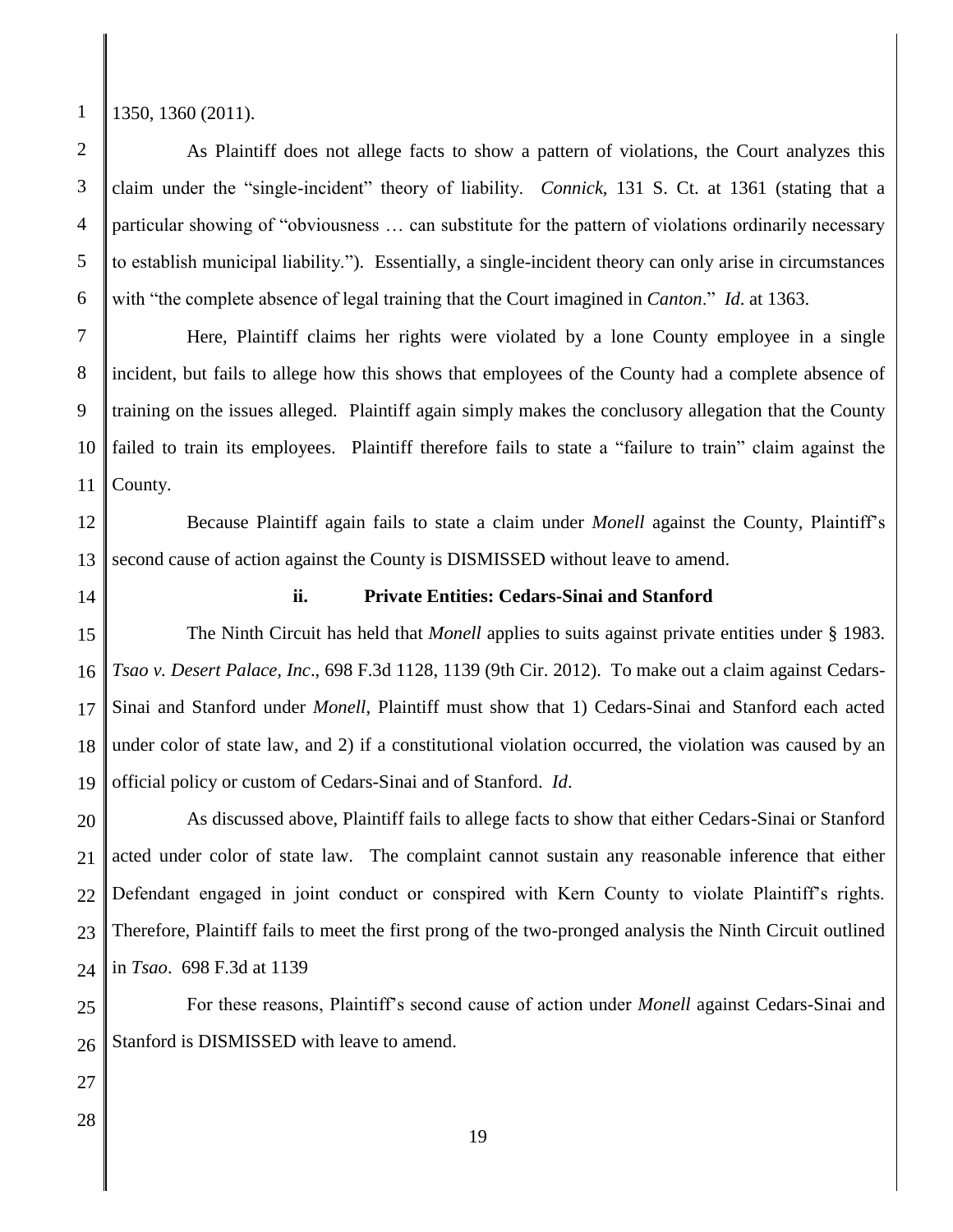| $\mathbf{1}$   |                  | <b>CONCLUSION AND ORDER</b>                                                            |
|----------------|------------------|----------------------------------------------------------------------------------------|
| $\overline{2}$ |                  | For the reasons discussed above, the Court:                                            |
| 3              | 1.               | DISMISSES without leave to amend Plaintiff Christine Deeths' first cause of            |
| $\overline{4}$ |                  | action for violations of 42 U.S.C. § 1983 against Defendant John Stirling, Jr., and    |
| 5              |                  | second cause of action for violations of 42 U.S.C. § 1983 against Defendant the        |
| 6              |                  | County of Santa Clara;                                                                 |
| 7              | 2.               | DISMISSES John Stirling, Jr. and the County of Santa Clara as Defendants in this       |
| 8              |                  | action;                                                                                |
| 9              | 3.               | ORDERS the Clerk of Court to enter judgment in favor of Defendants John                |
| 10             |                  | Stirling, Jr. and the County of Santa Clara and against Plaintiff Christine Deeths in  |
| 11             |                  | that there is no just reason to delay to enter such judgment given that Plaintiff      |
| 12             |                  | Christine Deeth's claims against Defendants John Stirling, Jr. and County of Santa     |
| 13             |                  | Clara and their alleged liability are clear and distinct from claims against and       |
| 14             |                  | liability of other defendants. See F.R.Civ.P. 54(b);                                   |
| 15             | $\overline{4}$ . | DISMISSES with leave to amend Plaintiff Christine Deeths' first cause of action        |
| 16             |                  | for violations of 42 U.S.C. § 1983 against Defendants Christopher Harris and           |
| 17             |                  | Cedars-Sinai Medical Center, and second cause of action for violations of 42           |
| 18             |                  | U.S.C. § 1983 against Defendant Cedars-Sinai Medical Center;                           |
| 19             | 5.               | DISMISSES with leave to amend Plaintiff Christine Deeths' first cause of action        |
| 20             |                  | for violations of 42 U.S.C. § 1983 against Defendant Lucile Packard Children's         |
| 21             |                  | Hospital at Stanford, and second cause of action for violations of 42 U.S.C. § 1983    |
| 22             |                  | against Defendant Lucile Packard Children's Hospital at Stanford;                      |
| 23             | 6.               | GRANTS Plaintiff <i>one opportunity</i> to file and serve a third amended complaint in |
| 24             |                  | an attempt to cure the deficiencies described herein as to the remaining Defendants;   |
| 25             |                  | and                                                                                    |
| 26             | 7.               | ADMONISHES Plaintiff to respect the limited resources and extraordinary                |
| 27             |                  | caseload of this Court by limiting any further amended complaint in this action to     |
| 28             |                  | no more than 30 pages of well-pleaded allegations.<br>20                               |

║

║